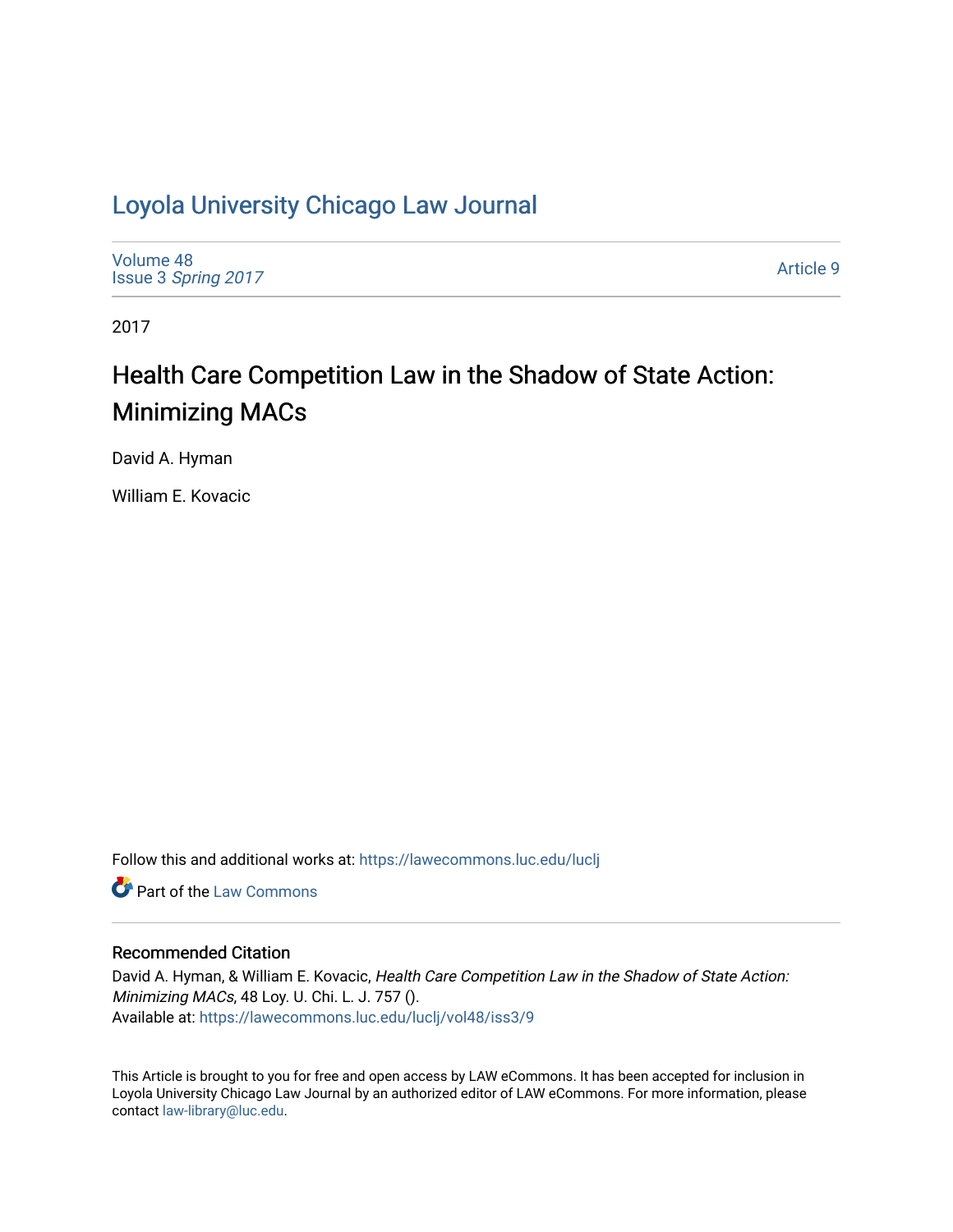# Health Care Competition Law in the Shadow of State Action: Minimizing MACs

*David A. Hyman\* & William E. Kovacic\*\**

*How should we go about reconciling competition and consumer protection in health care given the long shadow cast by the state action doctrine? We consider that issue using a case study drawn from an obscure corner of the pharmaceutical reimbursement market to motivate and inform our analysis. We show how the balance between competition and consumer protection is distorted by the political economy of health care regulation—compounded by the extension of the state action doctrine far past its defensible borders. If anything, considerations of political economy argue for much greater skepticism about the utility of regulation—and of the state action doctrine—in the health care space.*

| I. RECONCILING COMPETITION AND CONSUMER PROTECTION IN |  |
|-------------------------------------------------------|--|
|                                                       |  |
|                                                       |  |
|                                                       |  |
| A. Pricing and the Life Cycle of Generic Drugs  765   |  |
|                                                       |  |
|                                                       |  |
|                                                       |  |

<sup>\*</sup> Professor of Law, Georgetown University. From 2001 to 2004, he served as Special Counsel at the Federal Trade Commission. In 2015, Hyman was retained by PCMA, the trade association for PBMs, to prepare a white paper on the competitive consequences of attempts by various states to regulate MACs. That initial white paper—along with a subsequent version—provides the basis of our analysis in Part IV. Hyman was also retained by PCMA's outside counsel in 2015 to serve as an expert in litigation involving challenges to attempts by Iowa and Arkansas to regulate MACs. \*\* Visiting Professor, King's College London, Global Competition Professor of Law and Policy, George Washington University Law School, and Non-Executive Director, United Kingdom Competition and Markets Authority. From 2006 to 2011, he served as a member of the Federal Trade Commission and chaired the agency from March 2008 to March 2009. The views expressed here are the Authors' alone. We appreciate the helpful comments of Dr. Monica Noether, and comments from the audience when this Article was presented at the Loyola University School of Law.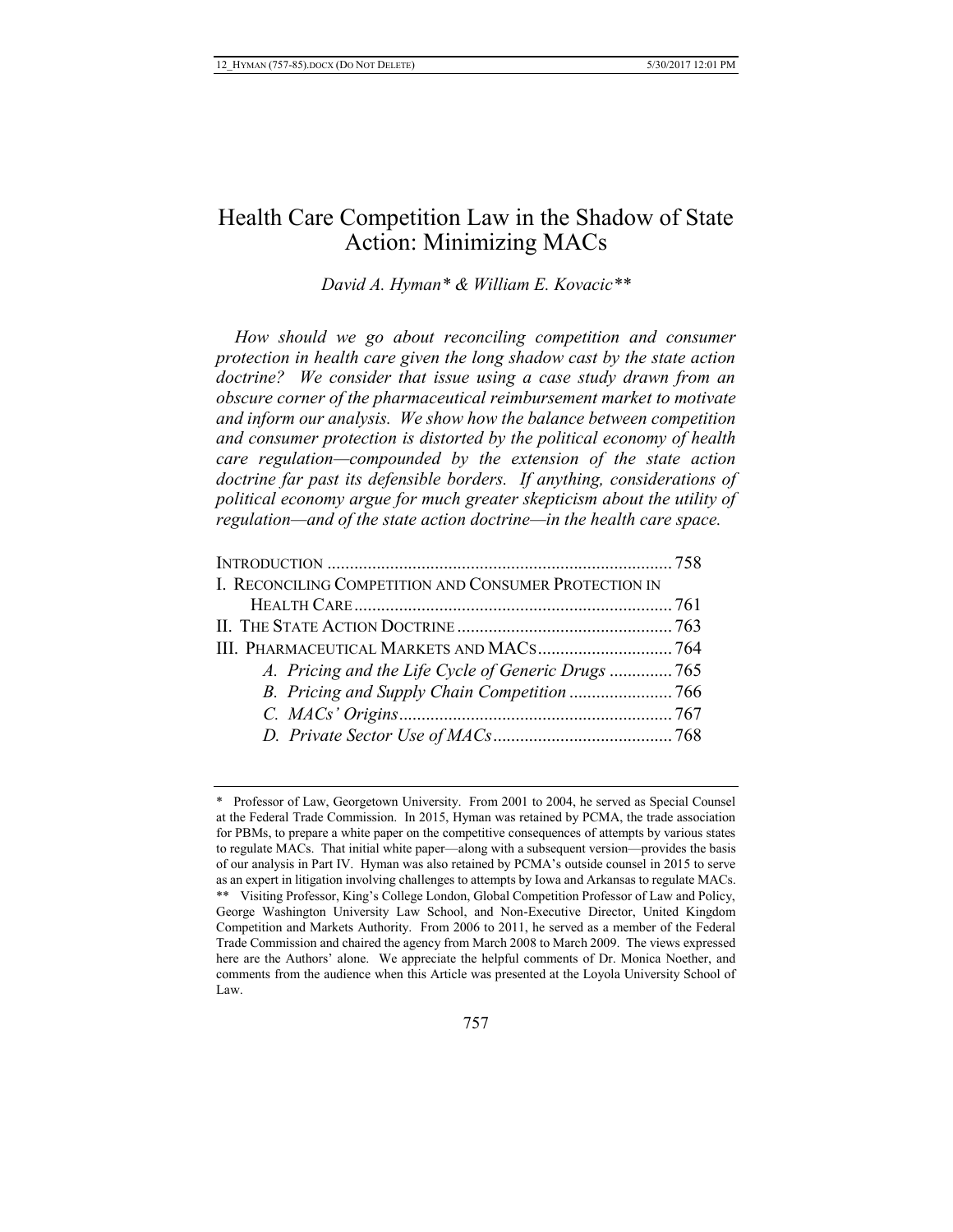| 1. Incentivizing Pharmacies to Dispense Generics 769    |  |
|---------------------------------------------------------|--|
| 2. Increasing Competition Among Generic                 |  |
|                                                         |  |
| 3. Ensuring Pharmacies Are Not Overpaid  770            |  |
| 4. Lowering Prescription Drug Spending and the Cost     |  |
|                                                         |  |
|                                                         |  |
|                                                         |  |
|                                                         |  |
| H. How the Empire Struck Back: The Political Economy of |  |
|                                                         |  |
| 1. Consequential Features of MAC Legislation  774       |  |
|                                                         |  |
|                                                         |  |
|                                                         |  |
|                                                         |  |
|                                                         |  |
|                                                         |  |
| C. Implications of Our Analysis for the State Action    |  |
|                                                         |  |
|                                                         |  |

Attempting to protect competition by focusing solely on private restraints is like trying to stop the flow of water at a fork in a stream by blocking only one of the channels. Unless you block both channels, you are not likely to even slow, much less stop, the flow. Eventually, all the water will flow toward the unblocked channel. The same is true of antitrust enforcement. If you create a system in which private price fixing results in a jail sentence, but accomplishing the same objective through government regulation is always legal, you have not completely addressed the competitive problem. You have simply dictated the form that it will take  $1$ 

#### <span id="page-2-0"></span>**INTRODUCTION**

George Bernard Shaw famously observed that "all professions are

<sup>1.</sup> Timothy J. Muris, Chairman, Fed. Trade Comm'n, State Intervention/State Action—A U.S. Perspective, Remarks at the Fordham Annual Conference on International Antitrust Law & Policy (Oct. 24, 2003), http://www.ftc.gov/sites/default/files/documents/public\_statements/stateintervention/state-action-u.s.perspective/fordham031024.pdf.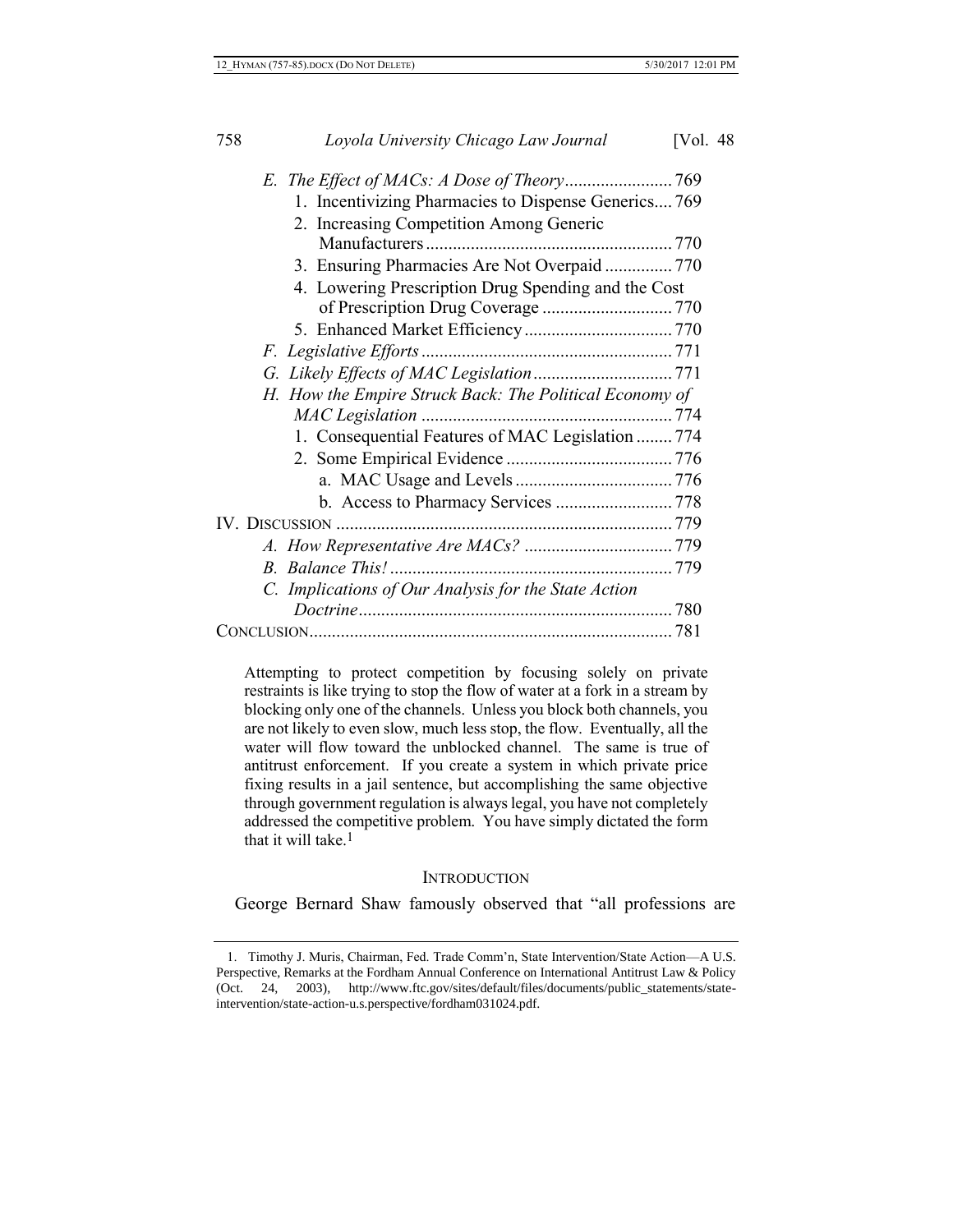<span id="page-3-0"></span>conspiracies against the laity."2 In health care, the bill of particulars is long and distinguished, and includes overt price fixing, attacks on salaried practice and pre-paid health care, and the systematic marginalization and exclusion of competitors.3 Indeed, Professors Havighurst and King accurately note that the entire history of medical care in the United States is a story in which "outbreaks of . . . competition were ruthlessly suppressed."<sup>4</sup> Of course, these campaigns were waged in the name of "medical science, quality of care, and professional prerogative," rather than the naked self-interest of the medical profession.5 But regardless of the external branding, the effect was the same: the medical profession was able to set the terms of trade, and exclude or substantially limit the authorized scope of practice for new entrants.6 Emboldened by these successes, other health care providers used similar tactics to protect their turf and set the terms of trade.

In health care, private individuals and entities were the first movers, but those involved quickly recognized the value of enlisting the government in their conspiracies against the laity. Compared to privately imposed restraints on trade, governmental restraints "are more effective and efficient, and include a built-in cartel enforcement mechanism."7 And, as we detail below, governmentally imposed restraints are much harder to attack than private restraints.

<span id="page-3-1"></span>The consequences of these dynamics were quite predictable. Over

<sup>2.</sup> GEORGE BERNARD SHAW, THE DOCTOR'S DILEMMA act 1 (1909). The play was first staged in 1906.

<sup>3.</sup> *See* David A. Hyman, *When and Why Lawyers Are the Problem*, 57 DEPAUL L. REV. 267, 272 (2008) (noting that the medical profession has attempted to "resist the forces of competition," and that these efforts "neatly coincide with the protection of physicians' incomes, prerogatives, and control of the means of production"). *See generally* FED. TRADE COMM'N & DEP'T OF JUSTICE, IMPROVING HEALTH CARE: A DOSE OF COMPETITION (2004), http://www.ftc.gov/reports/healthcare/040723healthcarerpt.pdf [hereinafter FTC-DOJ, IMPROVING] (discussing competition law and health law); FED. TRADE COMM'N, OVERVIEW OF FTC ANTITRUST ACTIONS IN HEALTH CARE SERVICES AND PRODUCTS, 3–75 (2013), http://www.ftc.gov/sites/default/files/attachments/competition-policy-guidance/hcupdate.pdf (discussing conduct that raises antitrust concerns in the health care industry) [hereinafter FTC, OVERVIEW].

<sup>4</sup>*.* Clark C. Havighurst & Nancy M. P. King, *Private Credentialing of Health Care Personnel: An Antitrust Perspective—Part Two*, 9 AM.J.L. & MED. 263, 291 (1983).

<sup>5.</sup> *Id.*

<sup>6.</sup> *Id.* (concluding that the medical profession "was able to repel most attacks along its borders, to force many of its antagonists into alliances, and to confine other would be invaders to narrow enclaves").

<sup>7.</sup> David A. Hyman & Shirley Svorny, *If Professions Are Just "Cartels by Another Name," What Should We Do About It?*, 163 U. PA. L. REV. ONLINE 101, 121 n.99 (2014), http://scholarship.law.upenn.edu/penn\_law\_review\_online/vol163/iss1/7.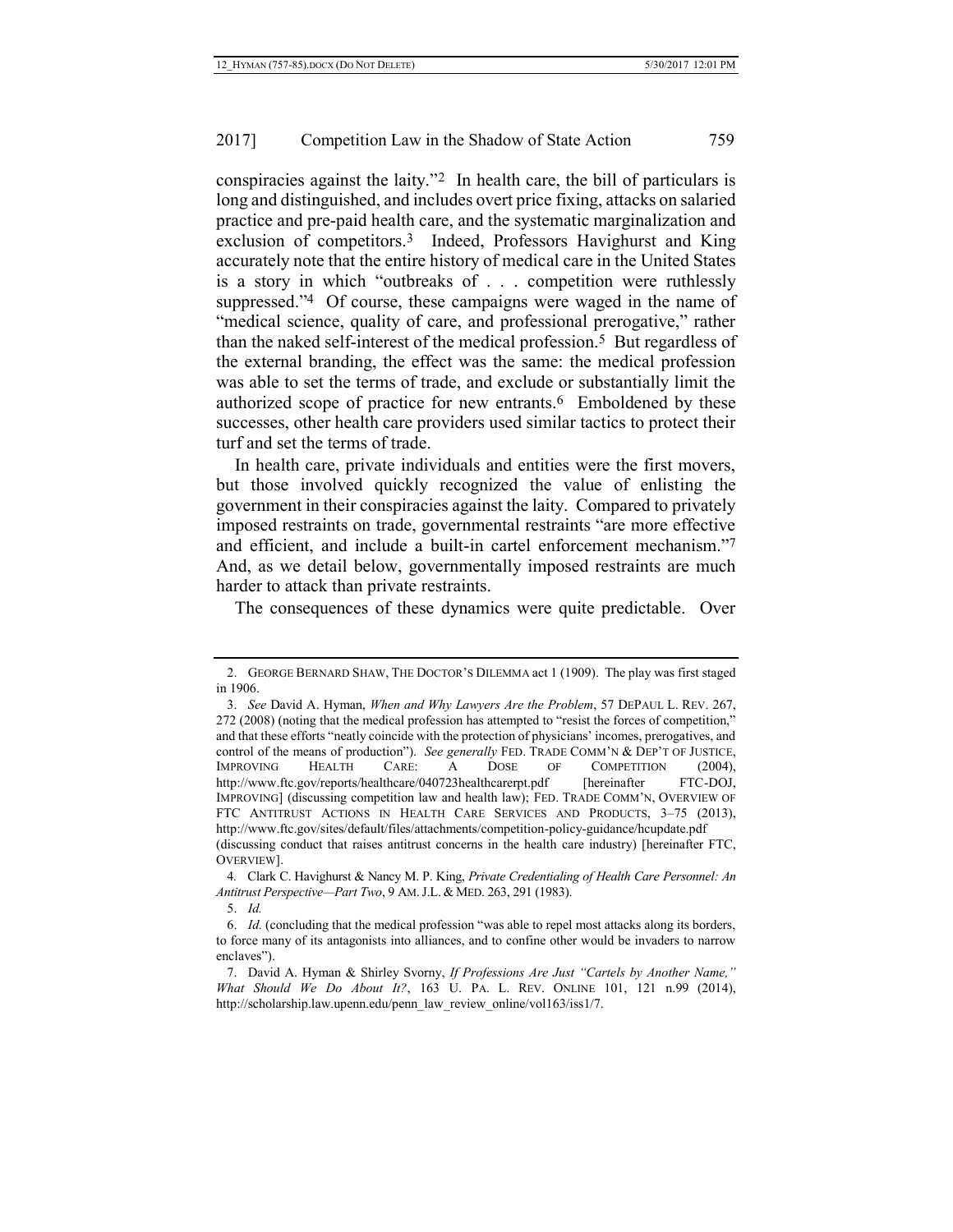time, the health care marketplace became enmeshed in a complex web of interlocking public and private restraints of trade. Not coincidentally, health care spending and the rate of spending growth spiraled upward.

For these and other reasons, health care became a target-rich environment for antitrust enforcers beginning in the early 1970s.<sup>8</sup> Indeed, several generations of enforcement personnel at the Federal Trade Commission ("FTC") cut their teeth on merger reviews and cases involving every conceivable participant in the health care sector, including hospitals, doctors, pharmaceutical companies, and pharmacy benefit managers ("PBMs"). 9 As we noted in a recent article:

<span id="page-4-0"></span>Since the 1970s, the FTC has devoted considerable effort to health care, beginning with a major case challenging restrictions on advertising in the medical profession, and then going on from there to bring cases involving every aspect of the health care delivery system. In health care, the FTC has batted through its entire rotation of policy tools, including numerous cases, rulemaking, advisory opinions, hearings, and competition advocacy. More than any other program, the health care program has paid the rent for the FTC's charter as a competition authority.10

The Department of Justice ("DOJ") Antitrust Division and state attorneys general have also been active in this space, albeit on a less continuous basis than the FTC.

The campaign against anticompetitive practices within the health care sector has had its ups and downs, but it is clear that it has had an impact on the frequency and severity of privately imposed anticompetitive restraints.11 The picture for publicly imposed restraints is considerably murkier, because such restraints are effectively insulated from substantive antitrust scrutiny, as long as they qualify as state action—no matter how overtly anticompetitive they are and no matter how flimsy

<sup>8.</sup> We explore the decision of the Federal Trade Commission ("FTC") to focus on health care markets in William E. Kovacic & David A. Hyman, *Consume or Invest: What Do/Should Agency Leaders Maximize?*, 91 WASH. L. REV. 295 (2016).

<sup>9.</sup> *See, e.g.*, WILLIAM BLUMENTHAL, FED. TRADE COMM'N, BACKGROUND MATERIALS: A PRIMER ON THE APPLICATION OF ANTITRUST LAW TO THE PROFESSIONS IN THE UNITED STATES (Sept. 29, 2006), http://www.ftc.gov/sites/default/files/documents/public\_statements/primerapplication-antitrust-law-professions-united-states/20060929cbablumenthalmaterials\_0.pdf (reviewing the FTC's activity in the health care space); FTC-DOJ, IMPROVING, *supra* note [3](#page-3-0) (same); FTC, OVERVIEW, *supra* not[e 3](#page-3-0) (same); John E. Kwoka, Jr., *The Federal Trade Commission* 

*and the Professions: A Quarter Century of Accomplishment and Some New Challenges*, 72 ANTITRUST L.J. 997 (2005) (same).

<sup>10.</sup> Kovacic & Hyman, *supra* not[e 8,](#page-4-0) at 313.

<sup>11.</sup> Plus, in yet another example of demand creating supply, there is now a thriving health care antitrust private bar, along with the requisite American Bar Association section, American Health Lawyers Association practice group, and numerous opportunities to obtain continuing legal education ("CLE") credits for attending health care antitrust conferences in glamorous locales.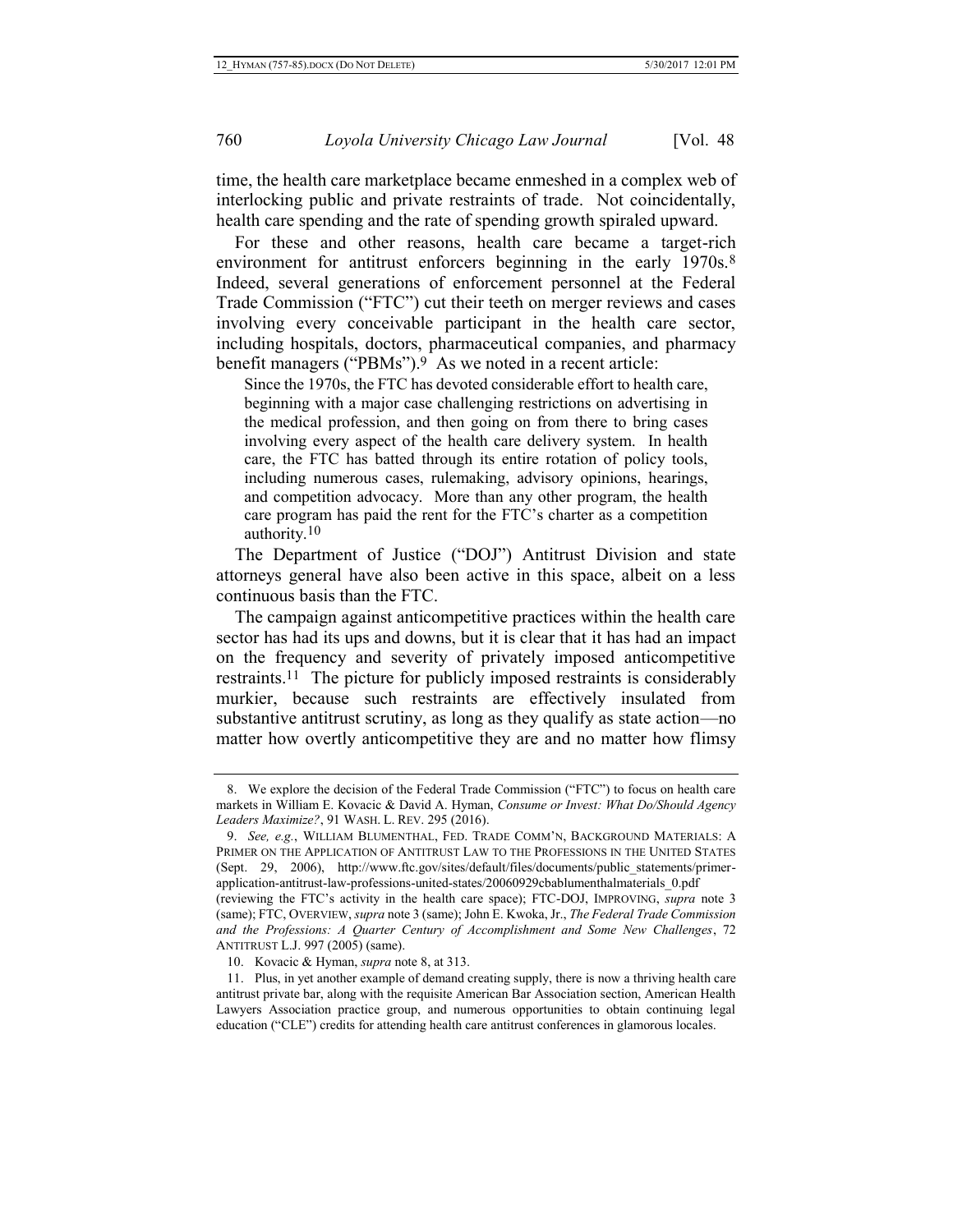their supposed justification. And, in health care, there is no shortage of overtly anticompetitive restraints, imposed on the basis of flimsy or nonexistent evidence, at the behest of politically connected special interests.

These dynamics complicate the already complex process of reconciling competition and consumer protection in health care—because much of what is styled as consumer protection is, in fact, provider protection. The same dynamics also argue in favor of re-examining the appropriate boundaries of the state action doctrine.

This Article examines these issues using a case study drawn from an obscure corner of the pharmaceutical reimbursement market—maximum allowable cost ("MAC") schedules. MACs, which are used to reimburse pharmacies for dispensing generic drugs, were pioneered by state Medicaid programs and subsequently adopted by PBMs. But, in the past few years, MACs have become the focal point of heated controversies between PBMs and pharmacies, triggering legislative action in thirtyseven states. Although the dispute is invariably cast in terms of consumer protection (framed in terms of patients' ability to access to pharmacy services), this Article makes it clear that the issue is really about protecting the providers of pharmacy services from the disruptive forces of competition.

Part II lays out some of the complexities of reconciling competition and consumer protection in health care. Part III reviews the basics of the state action doctrine. Part IV presents our case study of MACs. Part V sketches out some suggestions on how to improve matters—both for MACs and for the larger set of issues for which MACs are a stand-in.

## I. RECONCILING COMPETITION AND CONSUMER PROTECTION IN HEALTH CARE

How should we think about reconciling competition and consumer protection in health care? The preconditions for perfectly competitive markets (including no barriers to entry or exit; fungible goods; and perfect information) are obviously not applicable to health care. And health care combines high stakes, profound asymmetries of information, and deep moral opposition to acknowledging the existence of resource constraints.

Because of the felt necessities created by these dynamics, health care is a field dominated by regulation. The laundry list of regulations includes strict restrictions on entry (i.e., licensure, accreditation, certificates of need or public necessity, and restrictions on scope of practice); specification of minimum terms of trade (i.e., mandated benefits, any willing providers, and voiding of liability waivers); and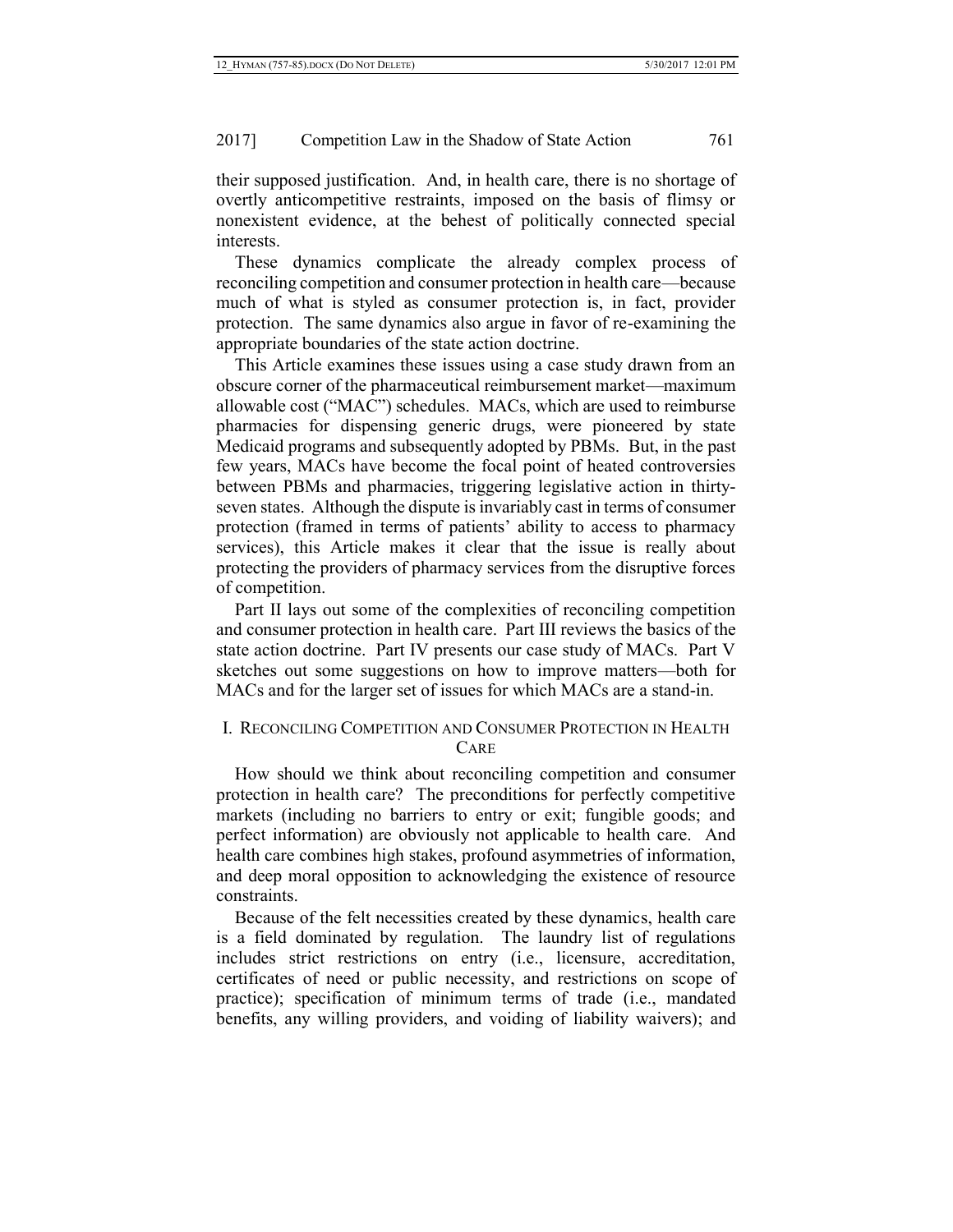aggressive ex post enforcement (i.e., hospital privileges proceedings, state disciplinary action, and medical malpractice litigation). Each and every one of these regulatory initiatives is sold on the basis that they are absolutely necessary consumer protections—and the alternative is an unregulated market that would operate "as a savage war of all against all, red in tooth and claw, populated solely by charlatans and snake oil vendors<sup>"12</sup>

Most of the health law professoriate is perfectly fine with this extensive list of anticompetitive restraints. Indeed, if anything, the health law professoriate has devoted most of its time to identifying and cataloging new ways to further tame or supplant the market for health care goods and services. In fairness, such attitudes are inextricably linked to the general political commitments of the law professoriate, and are not limited to professors that focus on health law. But, for the sake of argument, assume that there is a constituency that might be open to arguments in favor of striking an actual balance between competition and consumer protection, rather than simply assuming that anything and everything that emerges from the legislative and regulatory process is aok. What would that argument look like?

The argument would begin by noting that markets have developed plenty of strategies for signaling and evaluating quality in health care.13 It would also observe that competition is itself a powerful tool for protecting consumers. Legislators and regulators are poorly informed under the best of circumstances—and health policy is never made under the best of circumstances. Finally, legislators and regulators do not have anywhere near the proper incentives to arrive at optimal policy solutions<sup>14</sup>

The most entertaining argument for skepticism about the merits and distributional consequences of legislative/regulatory intervention was cuttingly stated by P.J. O'Rourke:

When government does, occasionally, work, it works in an elitist fashion. That is, government is most easily manipulated by people who have money and power already. This is why government benefits usually go to people who don't need benefits from government. Government may make some environmental improvements, but these will be improvements for rich bird-watchers. And no one in

- 13. *Id.*
- 14. *Id.*

<sup>12.</sup> Hyman & Svorny, *supra* not[e 7,](#page-3-1) at 116.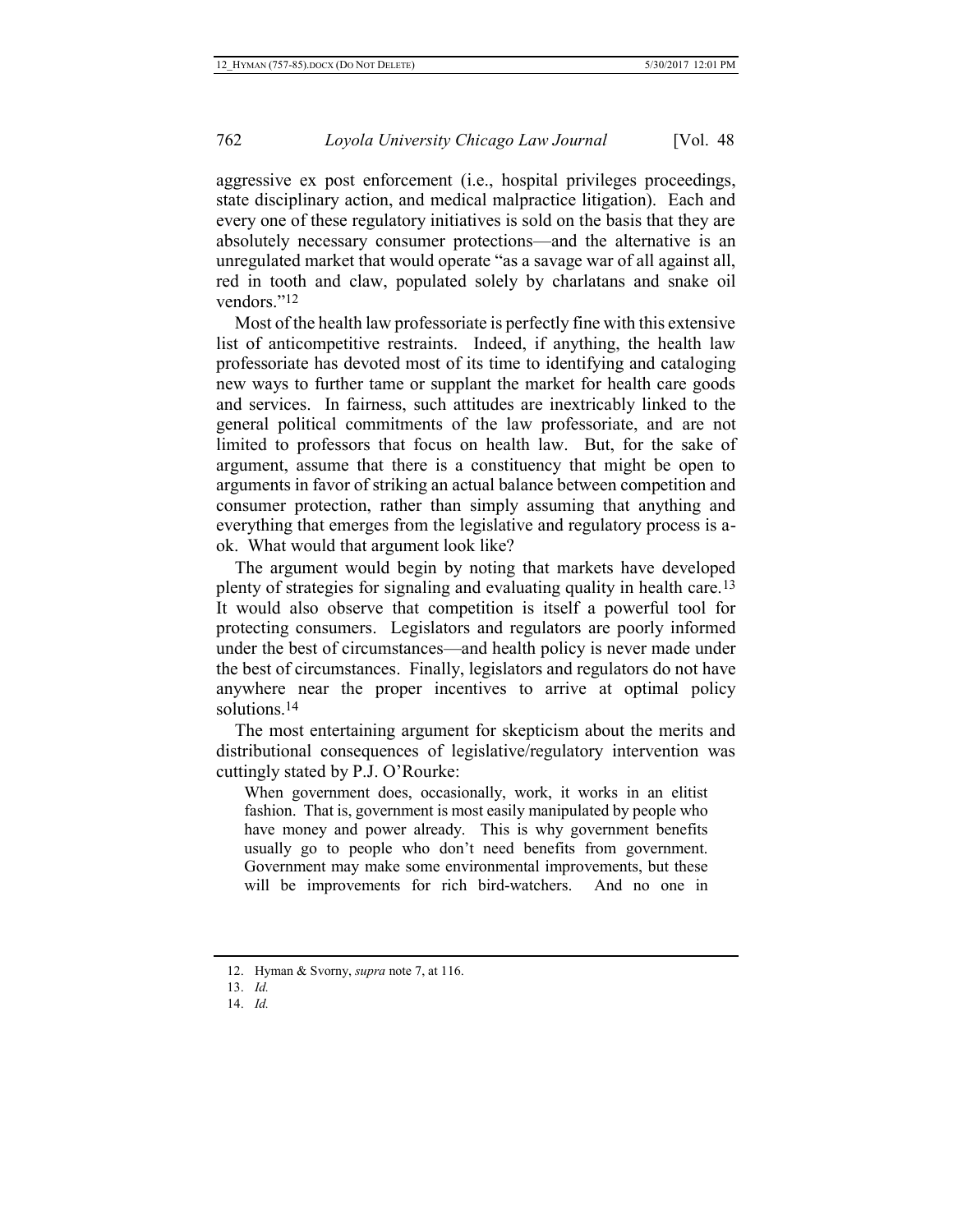<span id="page-7-0"></span>government will remember that when poor people go bird-watching they do it at Kentucky Fried Chicken.15

Stated differently, in the health care space, governmental action "generally favors the concentrated interests of incumbent providers and hurts, rather than helps, consumers."<sup>16</sup> Given the unsavory alliance of Bootleggers and Baptists that is seemingly required to trigger regulatory action in the health care space, any protection of consumers is likely to be incidental or accidental at best.<sup>17</sup> Accordingly, absent proof to the contrary, one should not pretend or assume that health care legislation or regulation actually does much of anything to protect consumers—or was ever intended to do so.18

With that unpleasant framing clearly established, we now turn to the state action doctrine, which significantly limits the ability of antitrust enforcers to attack publicly imposed restraints on competition.

#### II. THE STATE ACTION DOCTRINE

Federalism requires that we decide whether, when, and how states can deviate from the dictates of federal law. In antitrust, the Supreme Court developed and applied the state action doctrine, which gives states broad discretion to override the commands of federal law.19 States may enact legislation that contradicts the federal antitrust laws and immunizes private actors from antitrust challenge, so long as the state satisfies two

<sup>15.</sup> P.J. O'ROURKE, ALL THE TROUBLE IN THE WORLD: THE LIGHTER SIDE OF OVERPOPULATION, FAMINE, ECOLOGICAL DISASTER, ETHNIC HATRED, PLAGUE, AND POVERTY 199 (1994).

<sup>16.</sup> David A. Hyman, *Getting the Haves to Come Out Behind: Fixing the Distributive Injustices of American Health Care*, 69 LAW & CONTEMP. PROBS. 265, 271 (2006) [hereinafter Hyman, *Getting the Haves*]; David A. Hyman, *Regulating Managed Care: What's Wrong with a Patient Bill of Rights*, 73 S. CAL. L. REV. 221, 271 (2000).

<sup>17.</sup> Bruce Yandle, *Bootleggers and Baptists in Retrospect*, 22 REG. 5, 5 (1999), https://object.cato.org/sites/cato.org/files/serials/files/regulation/1999/10/bootleggers.pdf

<sup>(&</sup>quot;[D]urable social regulation evolves when it is demanded by both of two distinctly different groups. 'Baptists' point to the moral high ground and give vital and vocal endorsement of laudable public benefits promised by a desired regulation. . . . 'Bootleggers' . . . . who expect to profit from the very regulatory restrictions desired by Baptists, grease the political machinery with some of the expected proceeds.").

<sup>18.</sup> Hyman, *Getting the Haves*, *supra* note [16](#page-7-0), at 279 ("[T]o date, provider capture of state and federal legislators and regulators is the rule, and the results have not been pretty. Indeed, the status quo . . . is the direct result of regulatory and legislative oversight, with its known susceptibility to symbolic blackmail, 'motherhood and apple pie' initiatives, and other forms of government failure.").

<sup>19.</sup> The doctrine originated in *Parker v. Brown*, which rejected a claim that a state-approved scheme to prorate raisin production in California violated the Sherman Act's ban on monopolization and conspiracies to monopolize. 317 U.S. 341, 368 (1943).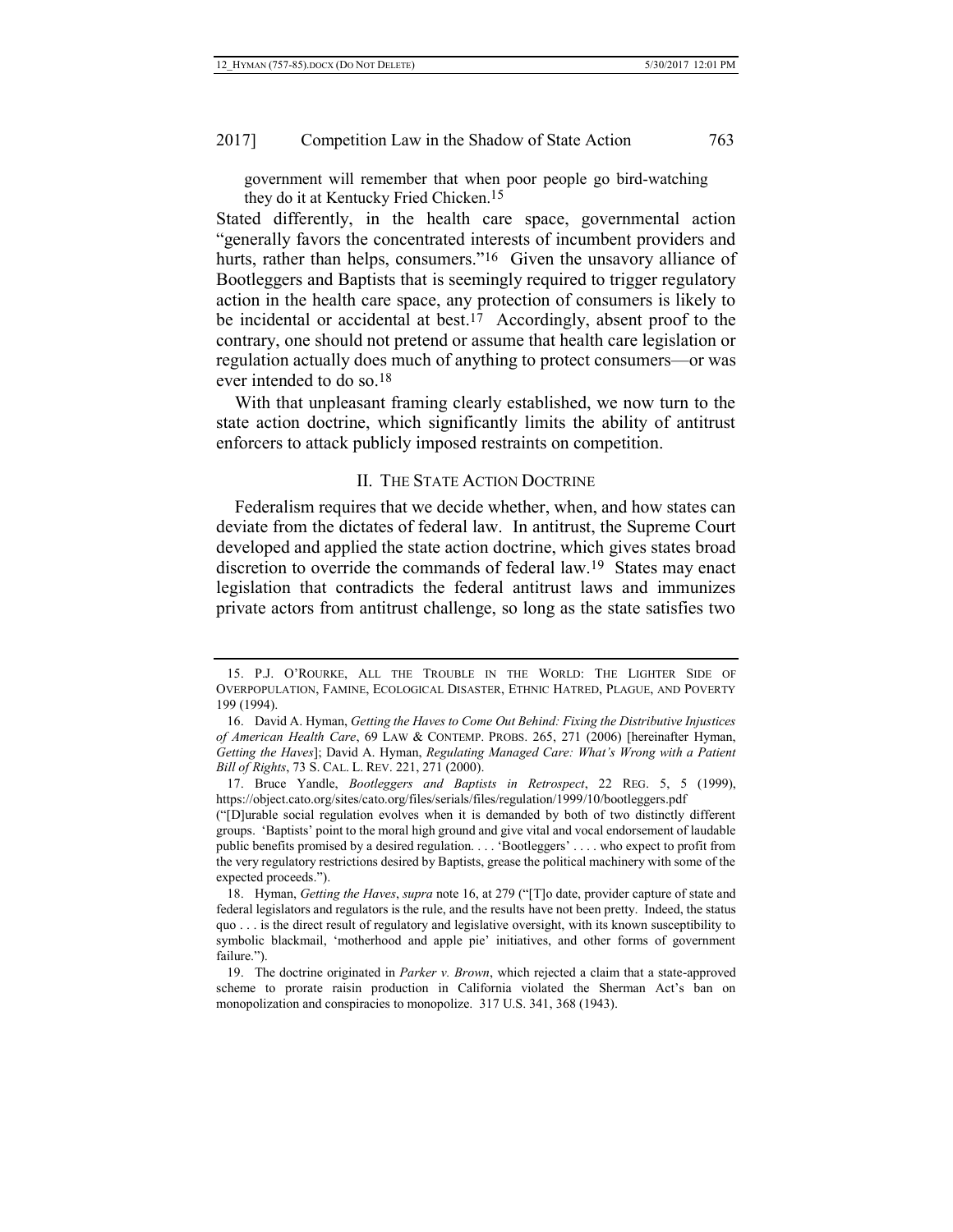conditions: 20 (1) the state must *clearly articulate* its purpose to suppress rivalry; 21 and (2) the state must *actively supervise* implementation of the anticompetitive regime.22

These requirements have tripped up some of the clumsier attempts to use the power of the state to restrict competition.23 But, for those who are able to follow (fairly simple) directions, the path to a governmentenforced cartel is well marked. Unsurprisingly, health care providers have taken full advantage of the invitation to clothe their anticompetitive behavior in the protective garb provided by the state action doctrine. Worse still, courts have shown that they are quite willing to accept even far-fetched invocations of the state action doctrine—although there has been a welcome trend in recent years toward a more restrictive application of the doctrine.24

We now turn to our case study, drawn from the depths of the pharmaceutical market.

#### III. PHARMACEUTICAL MARKETS AND MACS

Pharmaceuticals come in two varieties: branded and generic. Branded drugs capture most of the media attention and are responsible for a heavily disproportionate share of drug spending—but generic prescriptions account for more than 85 percent of filled prescriptions.25 Generic drugs are significantly cheaper than branded drugs, but, in recent years, generic drug prices have trended upward—sometimes sharply.26

<sup>20.</sup> Cal. Retail Liquor Dealers Ass'n v. Midcal Aluminum, Inc., 445 U.S. 97, 103–04 (1980).

<sup>21.</sup> FTC. v. Phoebe Putney Health Sys., Inc., 133 S. Ct. 1003, 1006 (2013).

<sup>22.</sup> N.C. State Bd. of Dental Exam'rs v. FTC, 135 S. Ct. 1101, 1110 (2015).

<sup>23</sup>*. See South Carolina State Board of Dentistry*, FED. TRADE COMMISSION, https://www.ftc.gov/enforcement/cases-proceedings/0210128/south-carolina-state-board-

dentistry-matter (last updated Sept. 11, 2007) (discussing the settlement of a case charging the South Carolina State Board of Dentistry with unlawfully restraining competition by enacting a rule requiring a dentist to examine every child before a dental hygienist could provide preventative dental care in schools, even though that rule was directly contrary to state law).

<sup>24.</sup> *Compare* FED. TRADE COMM'N, REPORT OF THE FTC STATE ACTION TASK FORCE 1 (2003), https://www.ftc.gov/sites/default/files/documents/reports/report-state-action-task-forcerecommendations-clarify-and-reaffirm-original-purposes-state-action/stateactionreport\_0.pdf, *with Phoebe Putney Health Sys.*, 133 S. Ct. at 1005 (holding that the hospital authority was not

entitled to state action immunity because the State did not clearly articulate or affirm an express policy).

<sup>25.</sup> Aria A. Razmaria, *Generic Drugs*, 315 JAMA 2746, 2746 (2016).

<sup>26.</sup> Victoria Colliver, *Prices Soar for Some Generic Drugs*, S.F. CHRON. (Jan. 1, 2014, 12:13 PM), http://www.sfgate.com/health/article/Prices-soar-for-some-generic-drugs-5105538.php; Dennis Thompson, *U.S. Prices Soaring for Some Generic Drugs, Experts Say*, U.S. NEWS (Nov. 12, 2014, 5:00 PM), http://health.usnews.com/health-news/articles/2014/11/12/us-prices-soaringfor-some-generic-drugs-experts-say.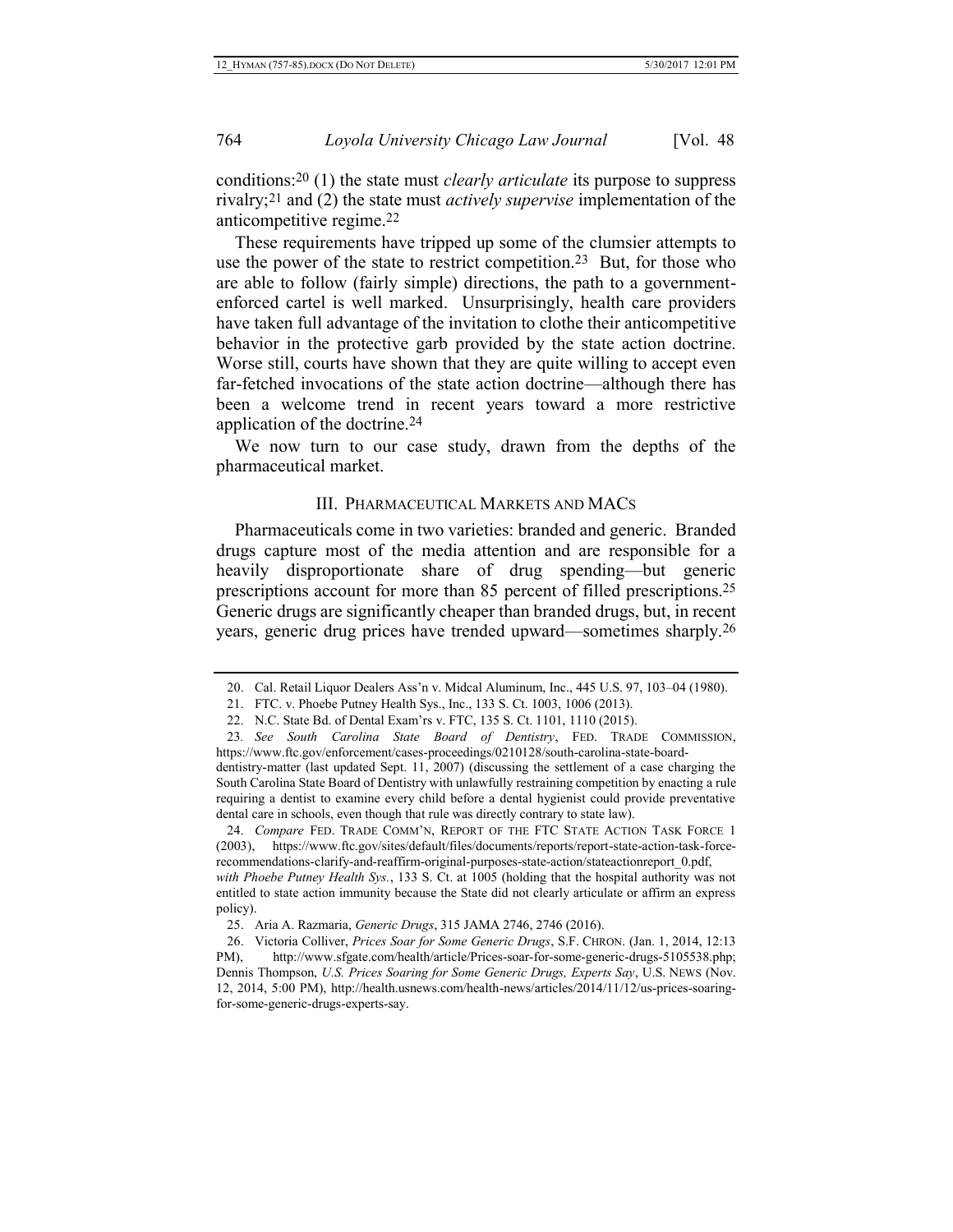Like any other product, generic drug pricing is affected by both supplyside and demand-side factors. 27

How much should pharmacies be paid for dispensing pharmaceuticals—and on what basis? That problem has vexed insurers, PBMs, state Medicaid programs, and health policy experts for decades. In most markets, published prices provide a reasonable starting point (if not the actual benchmark) for gauging the amount that must be paid to acquire a product. But, as we detail below, matters in pharmaceutical markets are considerably more complex—in part because of the product life cycle of generic drugs, and in other part because of competition within the pharmaceutical supply chain. As such, using published prices virtually ensures that pharmacies will be overpaid—sometimes substantially so—for dispensing drugs. Considerable evidence indicates that payors have been overpaying for prescription drugs (both branded and generic) for decades. We focus in this Article on generic drugs. We begin with a brief description of the life cycle of generics, and of the nature of competition within the pharmaceutical supply chain.

# *A. Pricing and the Life Cycle of Generic Drugs*

A generic pharmaceutical's life cycle typically starts with a 180-day period of marketing exclusivity, which the Food and Drug Administration ("FDA") grants to the first generic that receives approval. 28 During this 180-day period, the first approved generic competes only with the brand name version of the product and any "authorized generics" that the brand manufacturer either makes itself or allows on the market through licensing agreements.

If only one generic is available during the 180-day period, pharmacies can typically acquire the drug for about 20 percent less than the brand "list" price.<sup>29</sup> If "authorized generics" are also available, the competition is greater—so the pharmacy's acquisition cost may be 30 percent less than the brand "list" price.30 Drug wholesalers also seek to negotiate

<sup>27.</sup> Of late, there has been a significant run-up in the cost of some generic drugs. *See* Jonathan D. Alpern et al., *High-Cost Generic Drugs—Implications for Patients and Policymakers*, 371 NEW ENG. J. MED. 1859, 1860 (2014) ("Numerous factors may cause price increases for non–patentprotected drugs, including drug shortages, supply disruptions, and consolidations within the generic-drug industry.").

<sup>28.</sup> To secure this marketing exclusivity, the generic drug company must also file what is known as a "paragraph IV certification." This document indicates that the generic drug company believes any applicable patents are either invalid or will not be infringed.

<sup>29.</sup> ADAM J. FEIN, DRUG CHANNELS INSTITUTE 2014–15 ECONOMIC REPORT ON RETAIL, MAIL, AND SPECIALTY PHARMACIES 129 (Jan. 2015).

<sup>30.</sup> *Id.* at 129–30.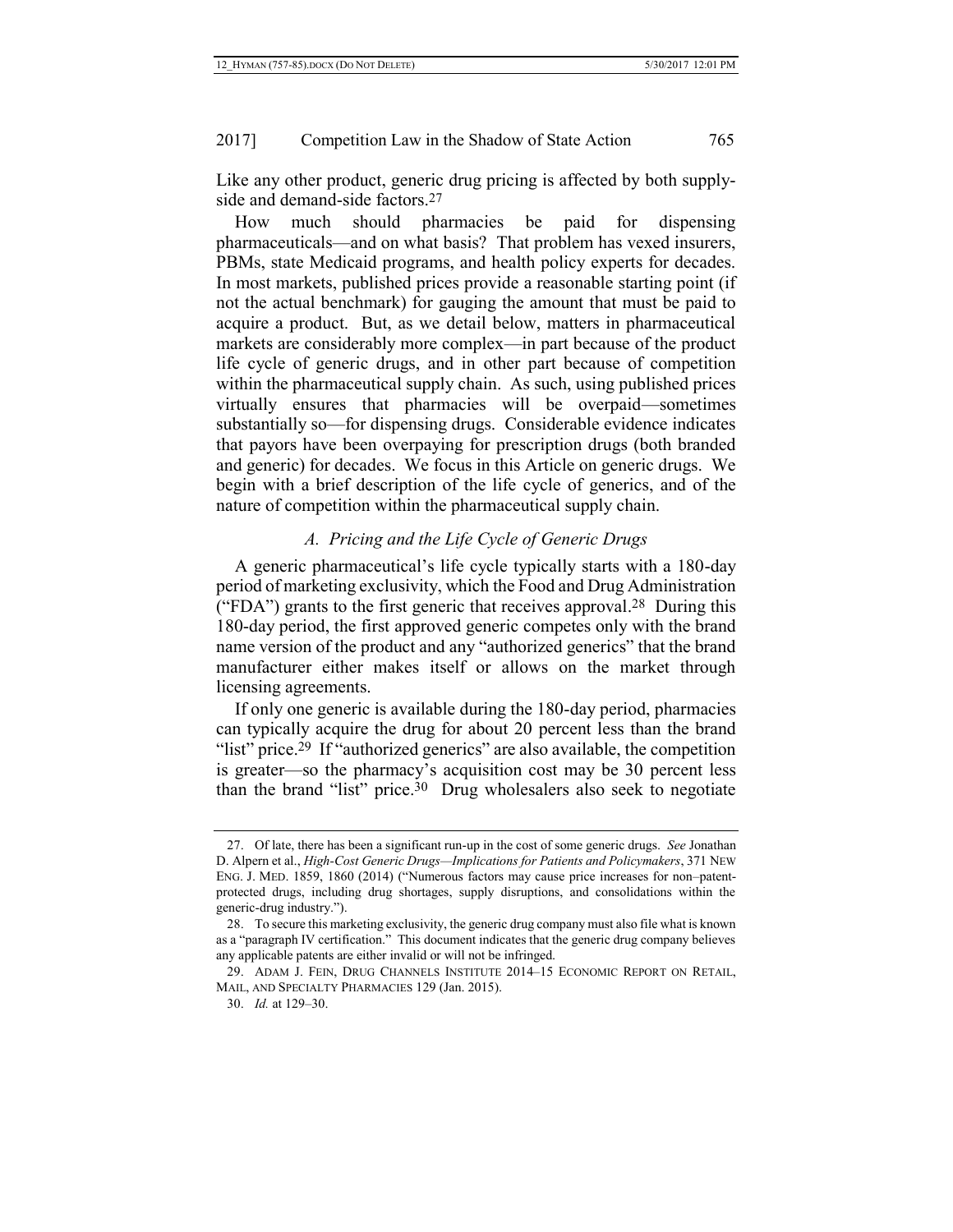discounts, which can be as high as 40–50 percent off the brand "list" price when an authorized generic is available.<sup>31</sup> In a competitive market, these discounts will be passed on to pharmacies. But the "list" price does not typically reflect the impact of these discounts, or it significantly lags the impact of these discounts.

Once the 180-day exclusivity period ends, the market is open to any generic approved by the FDA, and dramatic savings can result if many generics enter the market—as will happen for highly prescribed medications.32 Again, the "list" price typically does not reflect the impact of these price drops, or it significantly lags the impacts of these price declines.

After one to two years, the market for a particular generic drug typically matures. Some manufacturers may exit the marketplace due to low margins or an eroding market for the drug, or as newer medications in the same class also become available in generic form.33 Mergers can also reduce the number of manufacturers producing a particular drug. As the number of drug manufacturers declines, prices may increase. Prices may also increase in the event of shortages whether due to manufacturing problems or interruptions in the supply of an active ingredient. Other generic drug manufacturers cannot respond to price increases by entering the market, unless they have FDA approval—and it can be time consuming to obtain that approval. Once again, the "list" price generally does not reflect the impact of this pricing volatility, or it significantly lags the impact of these price changes.

#### *B. Pricing and Supply Chain Competition*

Wholesalers routinely offer discounts to pharmacies. The most common discount is for prompt payment, but wholesalers may also provide discounts to pharmacies that purchase a minimum quantity of generic drugs. Alternatively, wholesalers can provide discounts on brand name drugs as long as the pharmacy purchases a minimum volume of generic drugs. Drug wholesalers offer these incentives because they earn a disproportionate share of their profits from generics; in 2014, generics generated 16 percent of wholesaler revenues, but 75 percent of wholesaler profits.<sup>34</sup>

<sup>31.</sup> *Id.* at 130.

<sup>32.</sup> For example, after the 180-day exclusivity period ended for the first generic version of the Lexapro (a popular antidepressant), the United States Food and Drug Administration ("FDA") approved eleven additional generics. The additional competition drove the price per 10 mg pill down from \$2.63 to \$0.16 within a month—a 94 percent decrease. *Id.* at 130–31.

<sup>33.</sup> *Id.* at 131.

<sup>34.</sup> *Id.* at 113.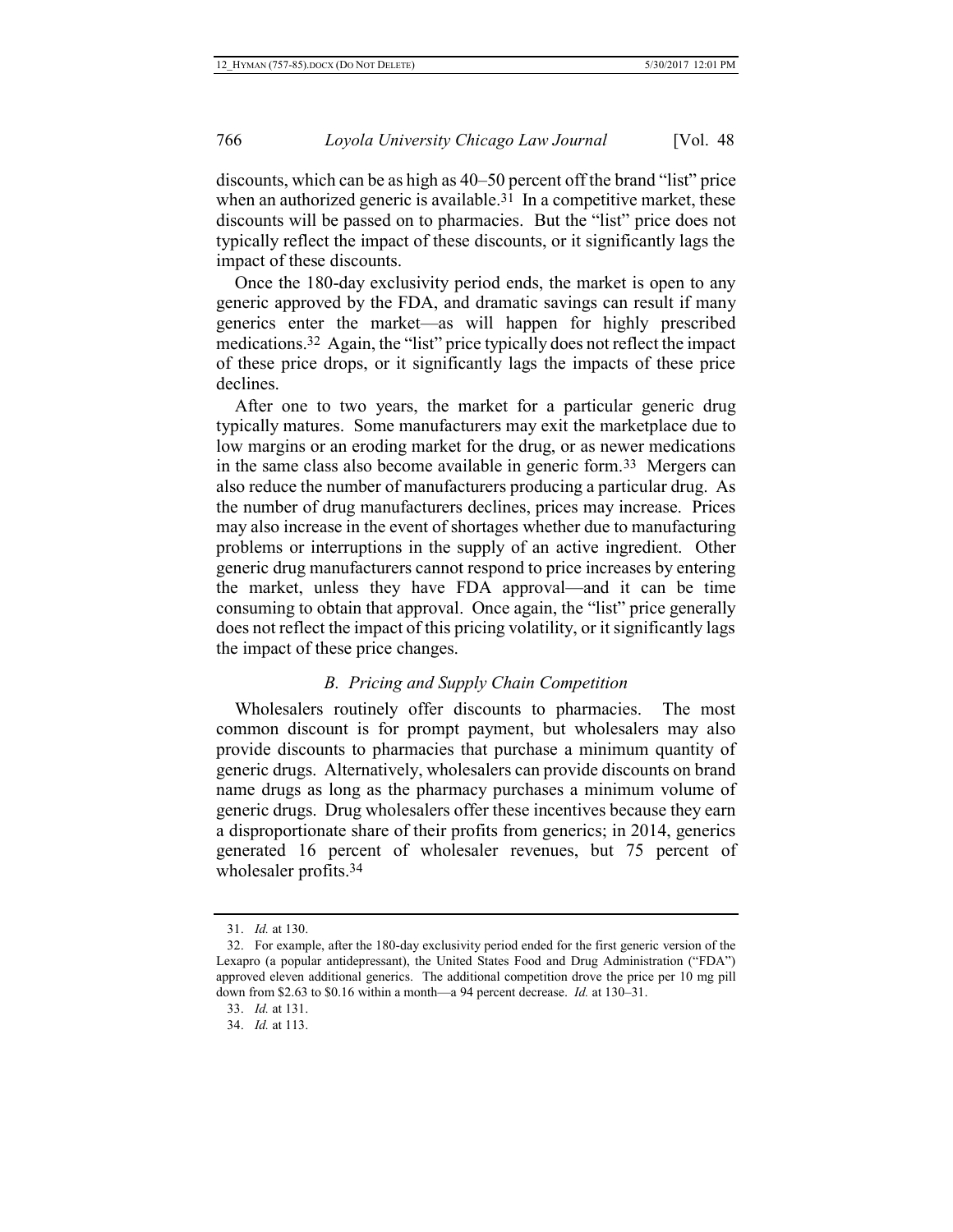To enhance their negotiating leverage, independent pharmacies often form buying groups (i.e., a pharmacy services administrative organization ("PSAO")) to concentrate their purchases with one or more preferred vendors. In exchange for the PSAO selecting a wholesaler as its preferred vendor, the wholesaler may then agree to provide discounts to the group's consolidated purchases. Some of these discounts may be paid as a quarterly rebate based on the aggregate volume of generics purchased by the group.35 None of these discounts or rebates are typically reflected in the "list" prices for generics, and they also may not be reflected in the invoice associated with the drug purchase.

#### *C. MACs' Origins*

When Medicaid was launched it sought to pay providers their actual and justifiable costs—and not one penny more. MACs emerged in the Medicaid program as a tool to do just that: set pharmaceutical spending at the minimum amount necessary to obtain the drug in question. State and federal regulations govern the amount that Medicaid can reimburse for prescription drugs. Before MACs were developed, reimbursement generally involved paying the lesser of the Estimated Acquisition Cost ("EAC") plus a reasonable dispensing fee, or the providers' usual and customary charges to the general public. The EAC was typically determined based on published "list" prices, including the Average Wholesale Price ("AWP").

At one time, the AWP reflected the pharmacy's acquisition costs, but it quickly became apparent that there was considerable divergence between the AWP and pharmacists' true acquisition cost, particularly as generic drugs became more prevalent. Once this fact became clear, it was necessary to modify Medicaid's reimbursement formula to ensure that the amounts paid reflected pharmacists' actual costs (i.e., the acquisition cost plus the costs associated with dispensing the pharmaceutical).

In 1987, the federal government responded by requiring states to implement an aggregate payment limit for specific drugs.36 The payment limit (known as a Federal Upper Limit ("FUL")) was determined mechanically.37 Pursuant to this payment limit, the dispensing pharmacy

<sup>35.</sup> *Id.* at 112.

<sup>36.</sup> 42 C.F.R. § 447.301*–*447.371.

<sup>37.</sup> The Patient Protection and Affordable Care Act modified the formula for calculating a payment limit. The federal government is still in the process of implementing this change. For an estimate of the impact of these changes, see generally OFF. OF INSPECTOR GEN., ANALYZING CHANGES TO MEDICAID FEDERAL UPPER LIMIT AMOUNTS (2012), http://oig.hhs.gov/oei/reports/oei-03-11-00650.pdf.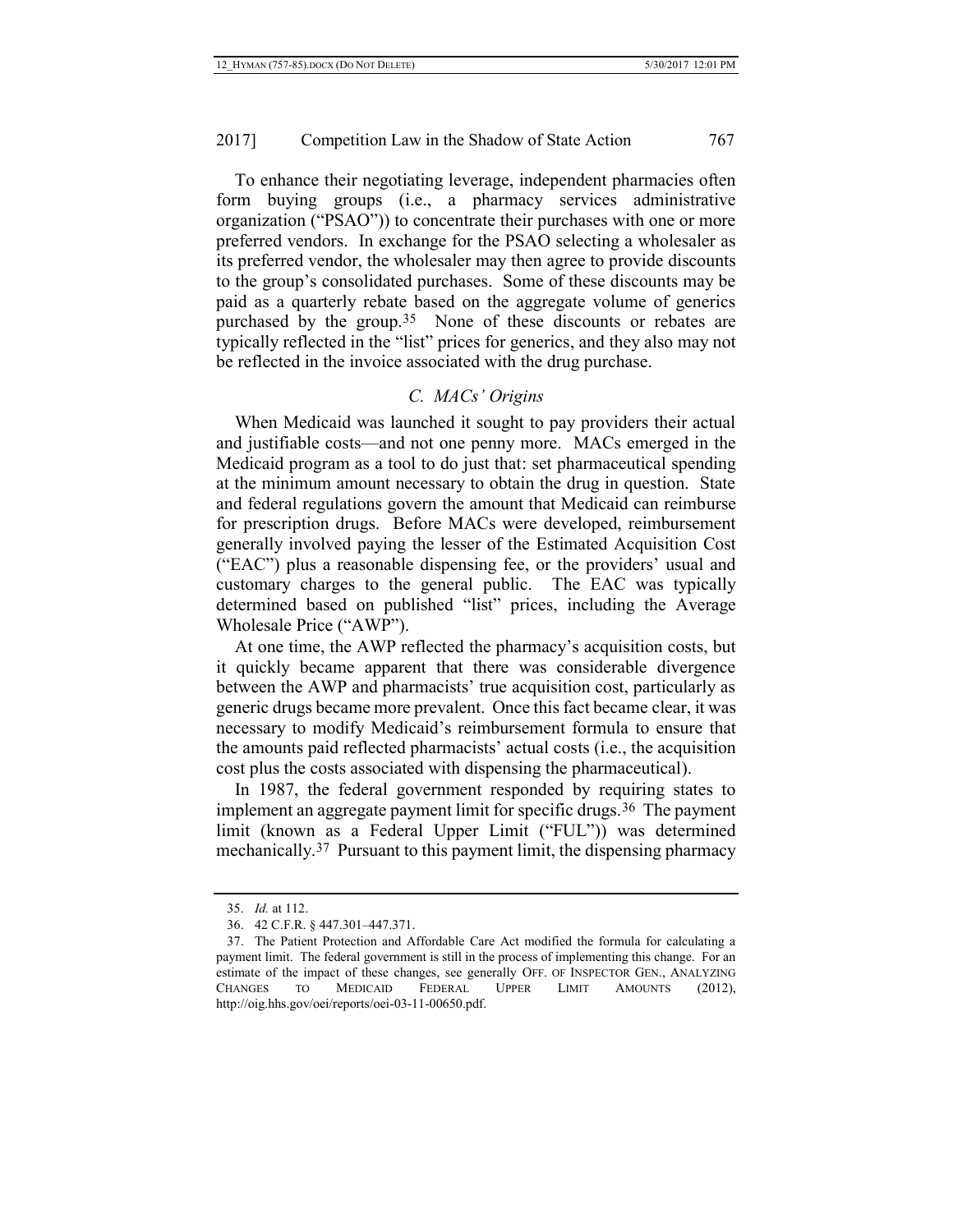was paid a flat amount for acquiring the dispensed drug, *irrespective of its actual acquisition cost*. But some state Medicaid program directors believed they were still overpaying for many drugs. Those states responded by adopting MAC programs, which were similar to FULs, but applied to a far broader array of drugs, and set lower reimbursement levels.38 Medicaid MACs are calculated based on aggregate figures that reflect pharmacies' average acquisition cost for a given pharmaceutical product. As of January 12, 2012, all states used FULs and approximately forty-five states used MACs in their Medicaid programs.39

For drugs not subject to FULs and MACs, states implemented additional cost control measures, including paying pharmacies based on published Wholesale Acquisition Costs ("WACs"), or applying a standardized discount to published AWPs. In combination, these measures brought the amounts paid for pharmaceuticals closer to the actual acquisition costs incurred by pharmacies.

#### *D. Private Sector Use of MACs*

PBMs use contracts to create pharmacy networks. Approximately 95 percent of the nation's retail pharmacies are included in one or more PBM pharmacy networks. A pharmacy that joins a network agrees to accept the terms in their contract (often called a Participating Pharmacy Agreement ("PPA")). The PPA specifies how pharmacies will be reimbursed, details the nature of any MACs that may apply, and spells out the process for resolving disputes. Pharmacies are free to decline to contract with an insurer/PBM for whatever reason they choose including inadequate reimbursement, uncertainty about the level of reimbursement, or the "hassle factor" of dealing with a particular insurer/PBM.

In designing and implementing a PPA, the PBM must balance two competing goals: (1) it wants to ensure a broad network of pharmacies at which prescriptions may be filled (because ease of access to covered services is one of the "products" the PBM sells to payors), but (2) it also has to control the cost of the covered services (because low cost is also one of the "products" the PBM sells). If a PBM errs in one direction (e.g., through overly generous payments for pharmaceuticals), it will ensure a broad network of pharmacies, but the covered services will be less affordable—meaning the PBM may not get the business for which it is

<sup>38.</sup> Richard G. Abramson et al, *Generic Drug Cost Containment in Medicaid: Lessons from Five State MAC Programs*, 25 HEALTH CARE FINANCING REV. 25, 25 (2004).

<sup>39.</sup> OFFICE OF INSPECTOR GEN., MEDICAID DRUG PRICING IN STATE MAXIMUM ALLOWABLE COST PROGRAMS 5–6 (2013), https://oig.hhs.gov/oei/reports/oei-03-11-00640.pdf.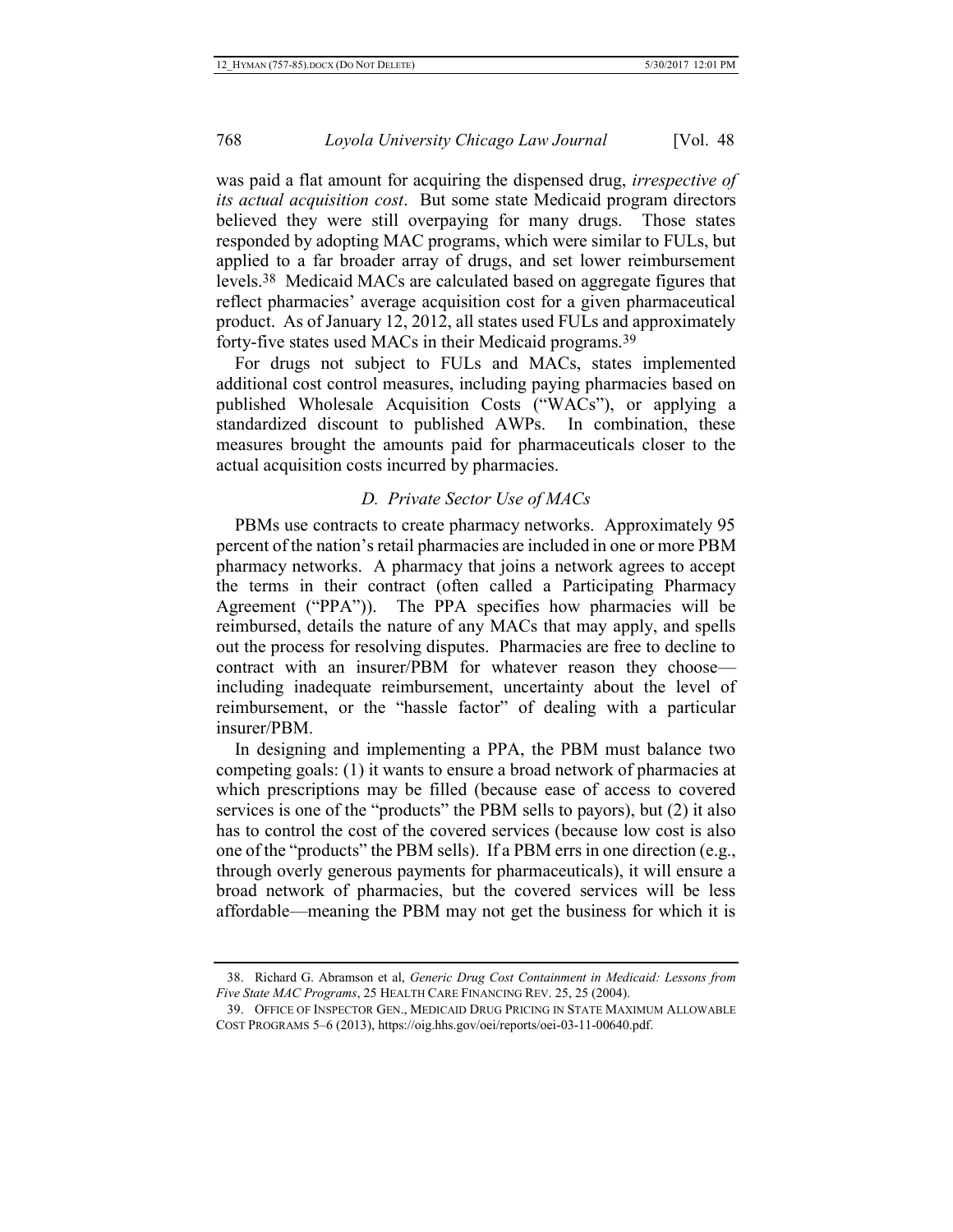bidding. Conversely, if the PBM errs in the other direction (e.g., through inadequate payment for pharmaceuticals, excessive hassle factor or DIR fees, and the like), pharmacies will decline to contract, drop out of the PBMs' network, or refuse to stock a sufficient supply of the pharmaceuticals for which they deem the MAC payment to be insufficient. Employers and employees will not value a pharmacy network that is too limited along any of these dimensions—meaning the PBM may not get the business for which it is bidding.

When properly designed, MACs help PBMs steer a middle ground between these two extremes. By paying the average acquisition costs incurred by a well-run pharmacy, MACs create the necessary incentive for pharmacies to purchase and dispense of the lowest-priced generics that are available in the market. Of course, periodic adjustments are necessary to deal with unanticipated or extraordinary circumstances, but market forces serve to discipline overreaching by all involved parties (e.g., pharmacies, PBMs, and employers/employee benefit plans).

# *E. The Effect of MACs: A Dose of Theory*

MACs have at least five distinct effects. First, MACs encourage pharmacies to dispense the generic version of applicable pharmaceuticals. Second, MACs heighten competition among generic manufacturers. Third, MACs help ensure that pharmacies are not being overpaid for the services they provide. Fourth, MACs lower spending on pharmaceutical benefits, thereby reducing the cost of prescription drug coverage. Finally, MACs make prescription drug reimbursement more efficient.

# 1. Incentivizing Pharmacies to Dispense Generics

When pharmacies are only paid the amount specified in the MAC, they have a substantially increased incentive to acquire and dispense generic drugs.40 This dynamic means that a MAC will increase the share of generic drugs that are dispensed, compared to a pure cost-based reimbursement system. In the absence of a MAC, the pharmacy's incentives are quite different because it will be paid based on a "list" price that often bears little resemblance to the actual acquisition cost. Under those circumstances (i.e., absent a MAC) a pharmacy that dispenses a higher-priced drug (i.e., the brand name version) will actually be paid more, thus increasing the cost of providing prescription drug benefits

<sup>40.</sup> *Id.* at 5 ("Because pharmacy reimbursement is based on a single [maximum allowable cost ("MAC")] price (regardless of whether a generic or brand version of a drug is dispensed), the program creates a financial incentive to substitute lower-cost generic equivalents for their brandname counterparts.").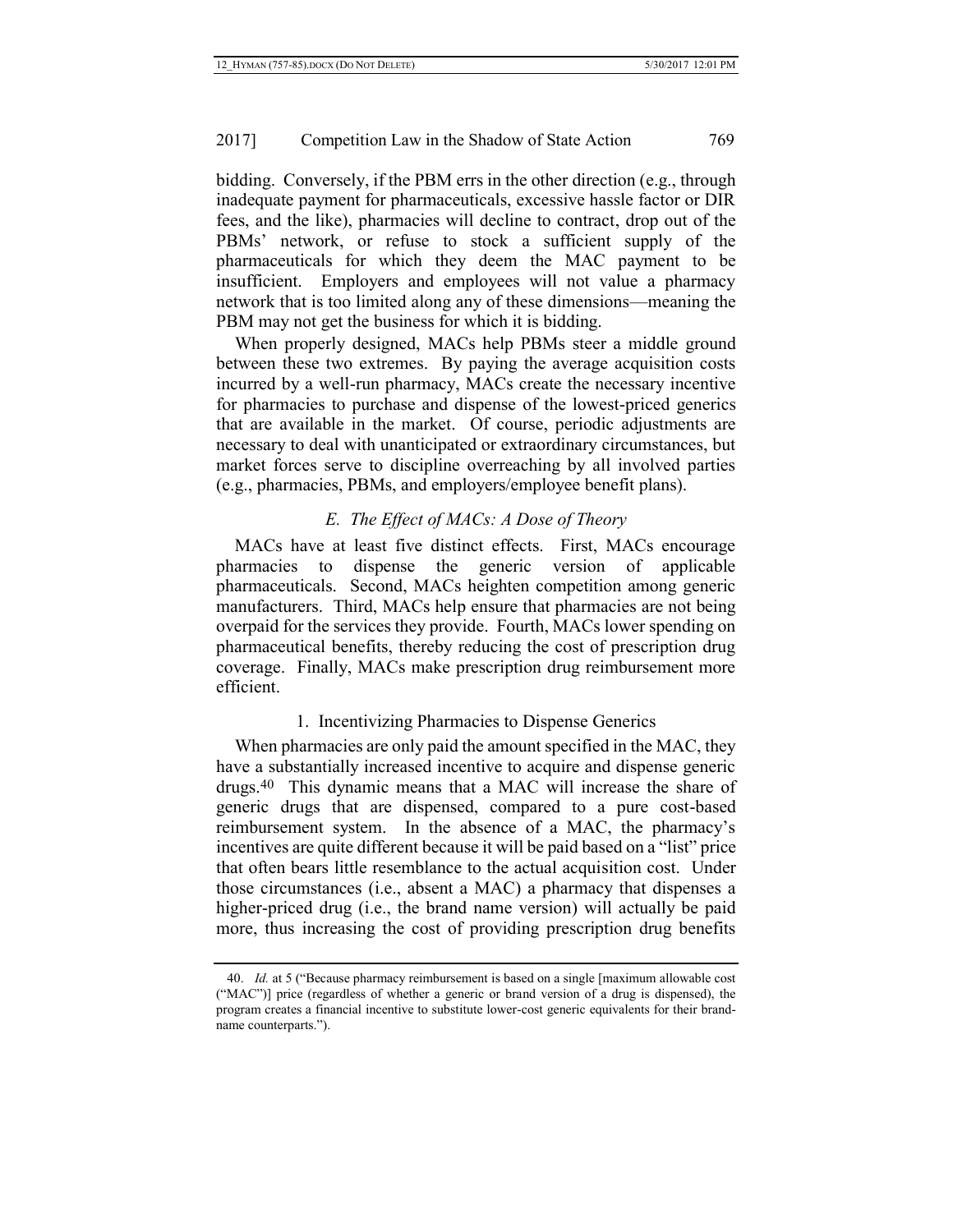without providing any commensurate benefits.

# 2. Increasing Competition Among Generic Manufacturers

When pharmacies only receive the amount specified in the MAC, they have an increased incentive to "shop for the best deal," and find generic drugs at the lowest possible price (because they get to keep the difference between the acquisition price and the MAC). This heightens price competition among generic drug manufacturers and drug wholesalers, who know that offering lower-priced generics will help drive more sales.

Absent a MAC, pharmacies have a lower incentive to buy the lowestcost generic because their reimbursement is based on the "list" price (which, as noted above, often bears little relationship to the acquisition cost). Under those circumstances, pharmacies will predictably seek to maximize the difference between the "list" price and their actual cost, rather than simply buying the lowest-cost generic.

3. Ensuring Pharmacies Are Not Overpaid

Cost-based reimbursement can lead to various forms of gaming that result in excess payments to pharmacies. For example, pharmacies have an incentive to dispense higher-priced drugs, particularly if they are paid a percentage markup on their incurred costs. MACs help prevent this behavior, and ensure that the requisite services are obtained at a level consistent with actual costs.

# 4. Lowering Prescription Drug Spending and the Cost of Prescription Drug Coverage

When we combine the first three effects with the lower price at which generics are dispensed, it becomes clear that MACs help lower prescription drug spending, which in turn reduces the cost of prescription drug coverage. In an analysis of Medicaid MACs, the Department of Health and Human Services ("HHS") Office of Inspector General ("OIG") concluded that MACs had "significant value" in "containing Medicaid drug costs."41 The OIG also noted that if all states adopted the strictest MAC program that was used in 2011, generic drug spending would decline by more than 20 percent in fourteen states, and total Medicaid pharmaceutical spending would be \$966 million lower.42

# 5. Enhanced Market Efficiency

Each drug manufacturer has its own unique "list" price for every

<sup>41.</sup> *Id.* at 21 ("Our findings demonstrate the significant value MAC programs have in containing Medicaid drug costs.").

<sup>42.</sup> *Id.* Wyoming's MAC program resulted in the greatest aggregate savings.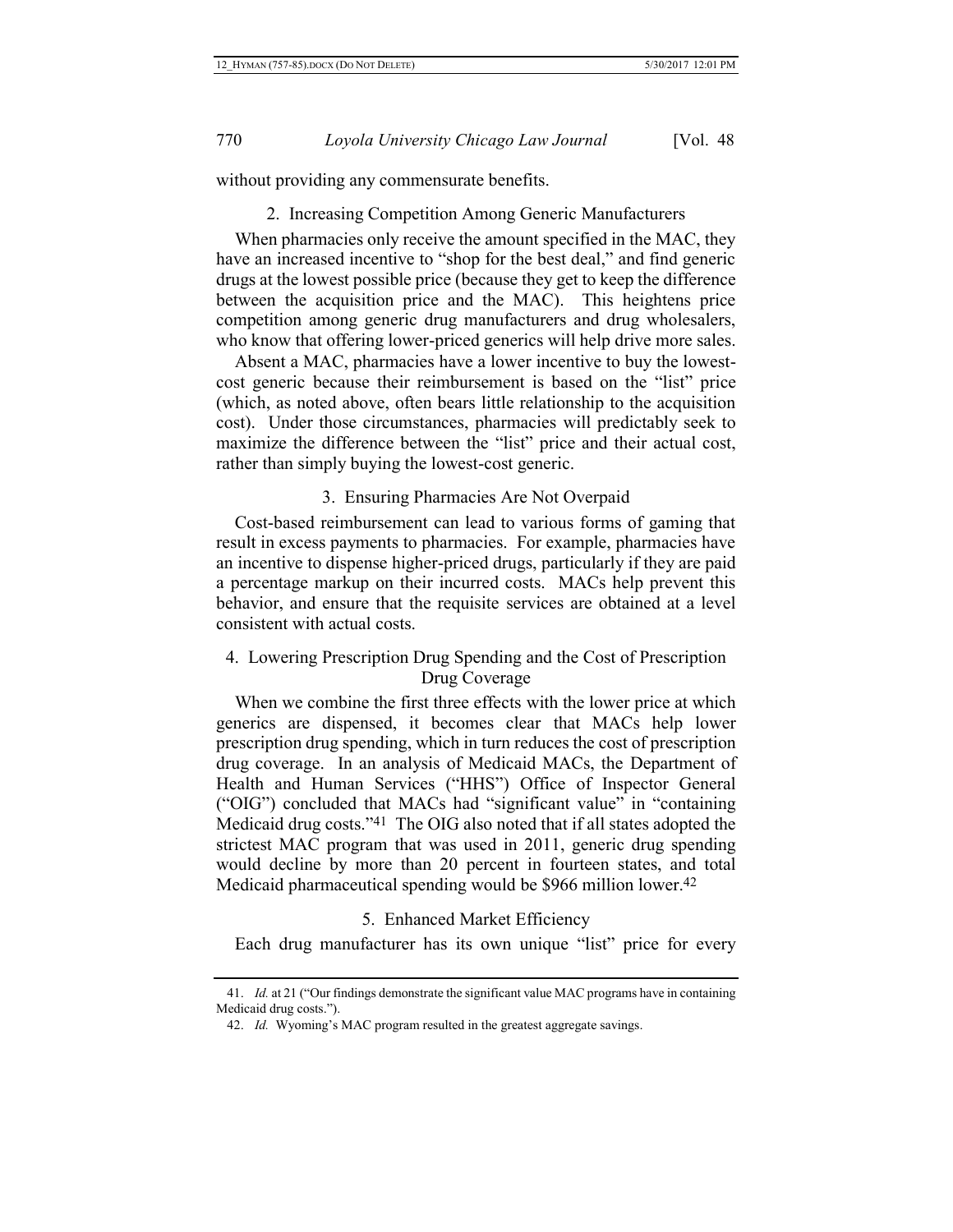dosage and variation of each drug that they sell. As discussed previously, these "list" prices vary widely, and bear little relationship to pharmacies' actual acquisition cost. A MAC cuts through the forest of individual "list" prices, and specifies the reimbursement that will be paid, regardless of the "list" price and the actual acquisition cost. Payors need not inquire into the specifics of individual transactions, and instead will simply pay the standardized amount. By eliminating the need to conduct individualized assessments, MACs help lower transaction costs and structure the market more efficiently, thereby improving system performance.

#### *F. Legislative Efforts*

As detailed in the Appendix, in the last three years, thirty-seven states adopted MAC-related legislation.43 These statutes vary in their details, but many require public disclosure of each PBMs' MACs and the methodology for arriving at the amounts that will be paid; limit the circumstances in which MACs may be used (i.e., by requiring a certain number of A-rated equivalents); require the submission of proprietary information regarding MACs to public authorities; and specify particular methods and time frames for MAC appeals and payment adjustments, including requiring retroactive payments. In a few instances, states require PBMs to reimburse the actual acquisition costs that are incurred, even if a cheaper alternative was available in the marketplace.

#### *G. Likely Effects of MAC Legislation*

From a competition law perspective, none of these initiatives are likely to improve the performance of the pharmaceutical market, and most seem likely to make things worse. First, restrictive state-specific criteria undermine the flexibility of PBMs to develop and implement MACs. Mandatory public disclosure of MACs and the specifics of the underlying methodologies are unlikely to benefit consumers because both will probably lead to less intensive competition and higher prices.44

<sup>43.</sup> In addition, federal legislation was proposed, but was not enacted. Medicare Prescription Drug Program Integrity and Transparency Act of 2013, S. 867, 113th Cong. (2013), https://www.congress.gov/bill/113th-congress/senate-bill/867.

<sup>44.</sup> In pharmaceutical markets, the intensity of competition is a function of various factors, including the ability of a pharmacy benefit managers ("PBM") to obtain a competitive advantage by developing more effective MACs. Forced disclosure of MAC methodologies may undermine PBMs' incentive to invest in such efforts (because other PBMs will be able to free ride). In that environment, PBMs will be less likely to innovate—meaning that MACs will be less effective than they could be. Stated differently, compelled disclosure can create a risk to competition, which is likely to result in higher prices for consumers.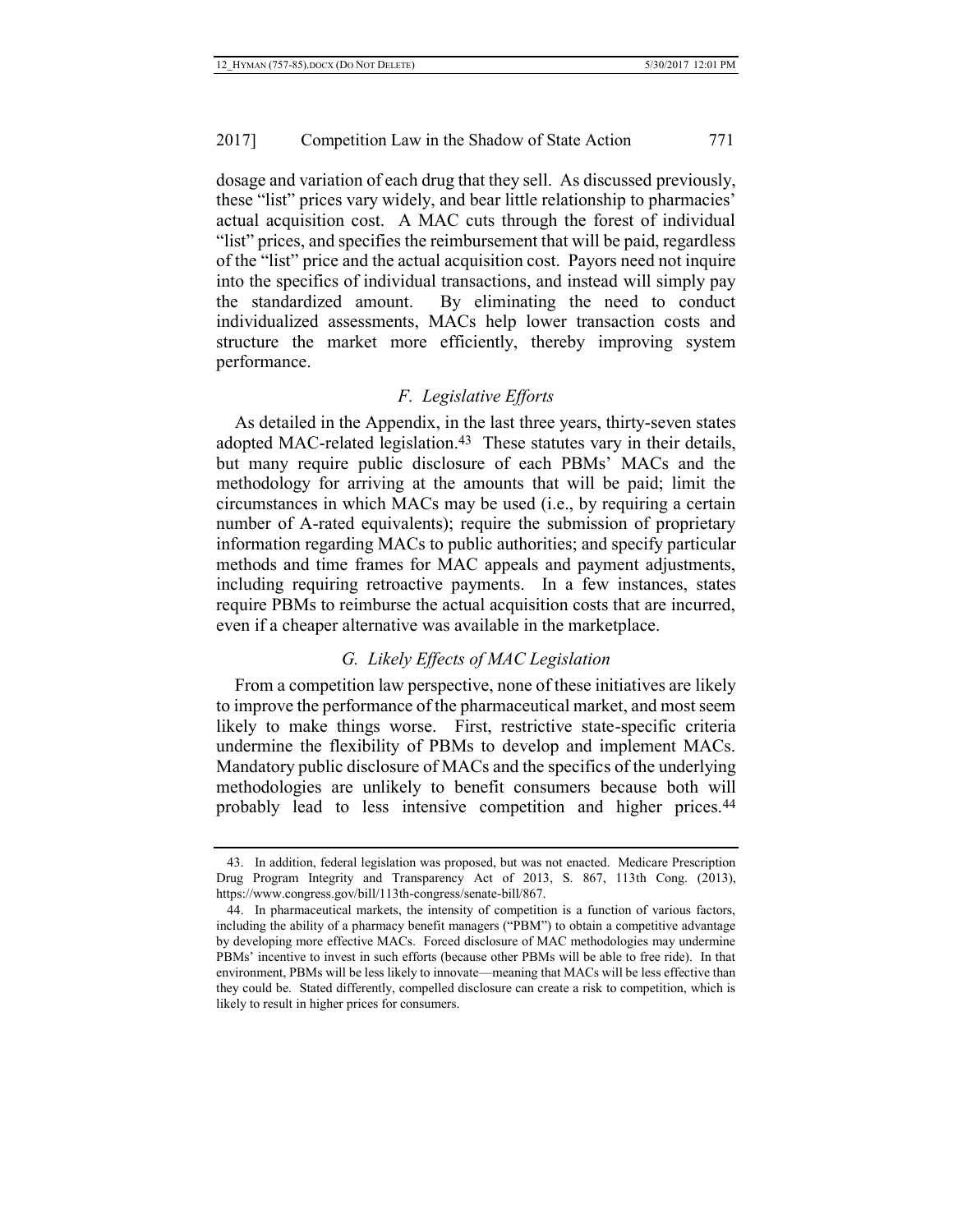Requiring specific methods and time frames for MAC appeals and payment adjustments—including requiring "retroactive" payments—is also likely to have unintended effects. Such provisions seem likely to result in administrative complexity and unpredictability, which will in turn result in increased costs.

The provisions that require PBMs to pay at least actual acquisition costs are particularly pernicious. The inflationary consequences of costbased reimbursement are well known and help explain why such reimbursement schemes have fallen into disfavor in health care.<sup>45</sup> The

both of us worked on the FTC-DOJ report.

45. Prior to 1983, Medicare relied on cost-based reimbursement for inpatient hospitalization. Medicare payments were accordingly based on whatever costs the hospital incurred—and each hospital had virtually complete freedom to determine its own cost structure. The result was entirely predictable: Medicare costs for inpatient treatment skyrocketed, as hospitals determined that there were no effective constraints on the amounts they could bill, as long as they had legitimately incurred the associated costs.

After the consequences of cost-based reimbursement became clear, a bipartisan consensus in favor of a different payment system emerged. In 1983, Medicare switched to a prospective payment system ("PPS"), which paid a standardized amount, irrespective of the actual costs incurred by the hospital. A small number of hospitals were excluded from the PPS. But payment for the overwhelming majority of hospitals switched virtually overnight from cost-based reimbursement to the PPS.

Hospitals suddenly had an incentive to pay attention to the costs they incurred for treating each patient, instead of simply passing those costs on. Although there have been issues with the

The FTC has studied these issues, and issued three detailed advocacy letters in 2004, 2006, and 2011 on the impact of mandated disclosure of PBM contract terms. Letter from Susan A. Creighton, Dir., Bureau of Competition, Fed. Trade Comm'n, to Greg Aghazarian, Assembly Member (Sept. 7, 2004), Member (Sept. 7, 2004), https://www.ftc.gov/sites/default/files/documents/advocacy\_documents/ftc-comment-hon.gregaghazarian-concerning-ca.b.1960-requiring-pharmacy-benefit-managers-make-disclosurespurchasers-and-prospective-purchasers/v040027.pdf; Letter from Susan S. DeSanti et al., Dir., Office of Policy Planning, Fed. Trade Comm'n, to Mark Formby, Representative, Miss. House of Representatives (Mar. 22, 2011), https://www.ftc.gov/sites/default/files/documents/advocacy\_documents/ftc-staff-letter-honorablemark-formby-mississippi-house-representatives-concerning-

mississippi/110322mississippipbm.pdf; Letter from Maureen K. Ohlhausen, Dir., Office of Policy Planning, Fed. Trade Comm'n, to Terry G. Kilgore, Member, Commonwealth of Va House of Delegates  $(Oct. 2, 2006)$ https://www.ftc.gov/sites/default/files/documents/advocacy\_documents/ftc-staff-commenthon.terry-g.kilgore-concerning-virginia-house-bill-no.945-regulate-contractual-relationshipbetween-pharmacy-benefit-managers-and-both-health-benefit/v060018.pdf.

The FTC and Department of Justice also issued a lengthy joint report on health care and competition policy in 2004 that discussed these issues, and a report in 2005 that provided extensive information on PBM operations. *See generally* FTC-DOJ, IMPROVING, *supra* note [3](#page-3-0) (noting the 2004 joint report); FED. TRADE COMM'N, PHARMACY BENEFIT MANAGERS: OWNERSHIP OF MAIL-ORDER PHARMACIES (2005), http://www.ftc.gov/reports/pharmbenefit05/050906pharmbenefitrpt.pdf (noting the 2015 report). To be sure, the FTC was studying a different set of issues, but the risks to competition of compelled transparency are analogous. One of us (Hyman) was a co-author of the 2004 advocacy letter, and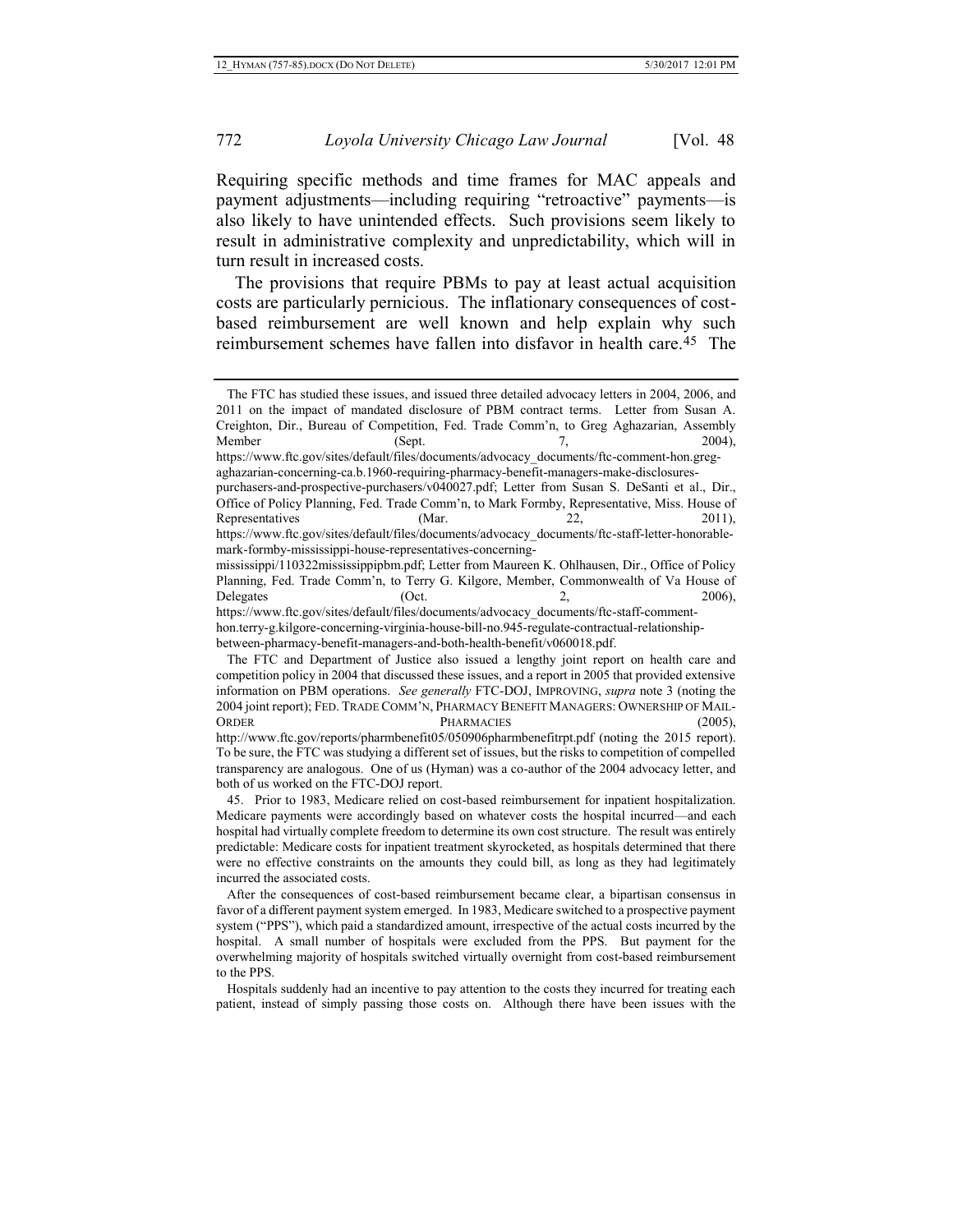same dynamic has played out in the context of government procurement.46 The problems with cost-based contracts were well known to defense contractors and to Congress.47 Federal procurement regulations now specify that cost-based reimbursement contracts may only be used when the contracting officer certifies that a fixed-price type contract cannot be used.48

In sum, restrictions on the use of MACs that push pharmaceutical purchasing toward cost-based reimbursement will lead to increases in pharmaceutical spending and increases in the cost of prescription drug coverage. The magnitude of these increases is obviously subject to considerable uncertainty,49 but the directional effect seems clear.

implementation of PPS, there has been no serious discussion of a return to cost-based reimbursement for hospitals.

<sup>46.</sup> For many years, the federal government used cost-based procurement for defense contracts. Unfortunately, this approach created little incentive for defense contractors to perform in the most efficient way possible, because they knew their costs would be reimbursed, *however much they were*. Cost-based reimbursement also meant that the government assumed most of the risks of performance, because it had agreed to pay the contractor its full allowable incurred costs until the job was accomplished, or the contract was terminated. Unsurprisingly, cost-based contracts sometimes resulted in sizeable cost overruns (relative to the originally estimated and budgeted cost) for defense procurement.

<sup>47.</sup> A book by then-Representative Henry Waxman concisely summarizes the prevailing wisdom on the perils of cost-based reimbursement: "One Halliburton official told us that the company's mantra was 'Don't worry about price. It's 'cost-plus.' One needn't be a math whiz to understand how quickly this system inflates costs and even gives contractors an incentive to run up enormous bills." HENRY WAXMAN, THE WAXMAN REPORT: HOW CONGRESS REALLY WORKS 155 (2009).

<sup>48.</sup> 48 C.F.R. § 16.301-2 (2012). More specifically, the contracting officer must certify that the circumstances do not allow the agency to define its requirements sufficiently to allow for a fixedprice type contract; or the uncertainties involved in contract performance do not permit costs to be estimated with sufficient accuracy to use any type of fixed-price contract. And, when a costbased contract is used, the contracting officer is required to employ appropriate surveillance measures, to provide assurance that efficient methods and effective cost controls are in place. *Id.* § 16-301-3(a).

<sup>49.</sup> We have located two attempts to "score" the impact of state-level regulation of MACs. One study, conducted by Visante, estimated that spending on the affected pharmaceuticals would increase by 31–56 percent, with a nationwide impact of \$6.2 billion increased spending annually. VISANTE, PROPOSED MAC LEGISLATION MAY INCREASE COSTS OF AFFECTED GENERIC DRUGS BY MORE THAN 50 PERCENT 2 (2015). Importantly, this estimate captures only the immediate fiscal impact, and not the more long-term indirect consequences.

The second study was performed by the Washington Health Care Authority ("WHCA"), and involved "scoring" the financial impact of proposed legislation that prohibited PBMs from paying pharmacies less than their actual acquisition cost. WHCA concluded the proposed legislation would make MAC lists much less effective, and would dramatically reduce pharmacies' incentive to acquire generic drugs at the lowest possible cost. Multiple Agency Fiscal Note Summary, S.B. 5857, 64th Leg., Reg. Sess. (Wash. 2015). Although WHCA did not settle on a single number for the fiscal impact of S.B. 5857, it presented a range of figures, up to and including a 10 percent increase in the cost of pharmaceuticals. WHCA specifically determined that the legislation would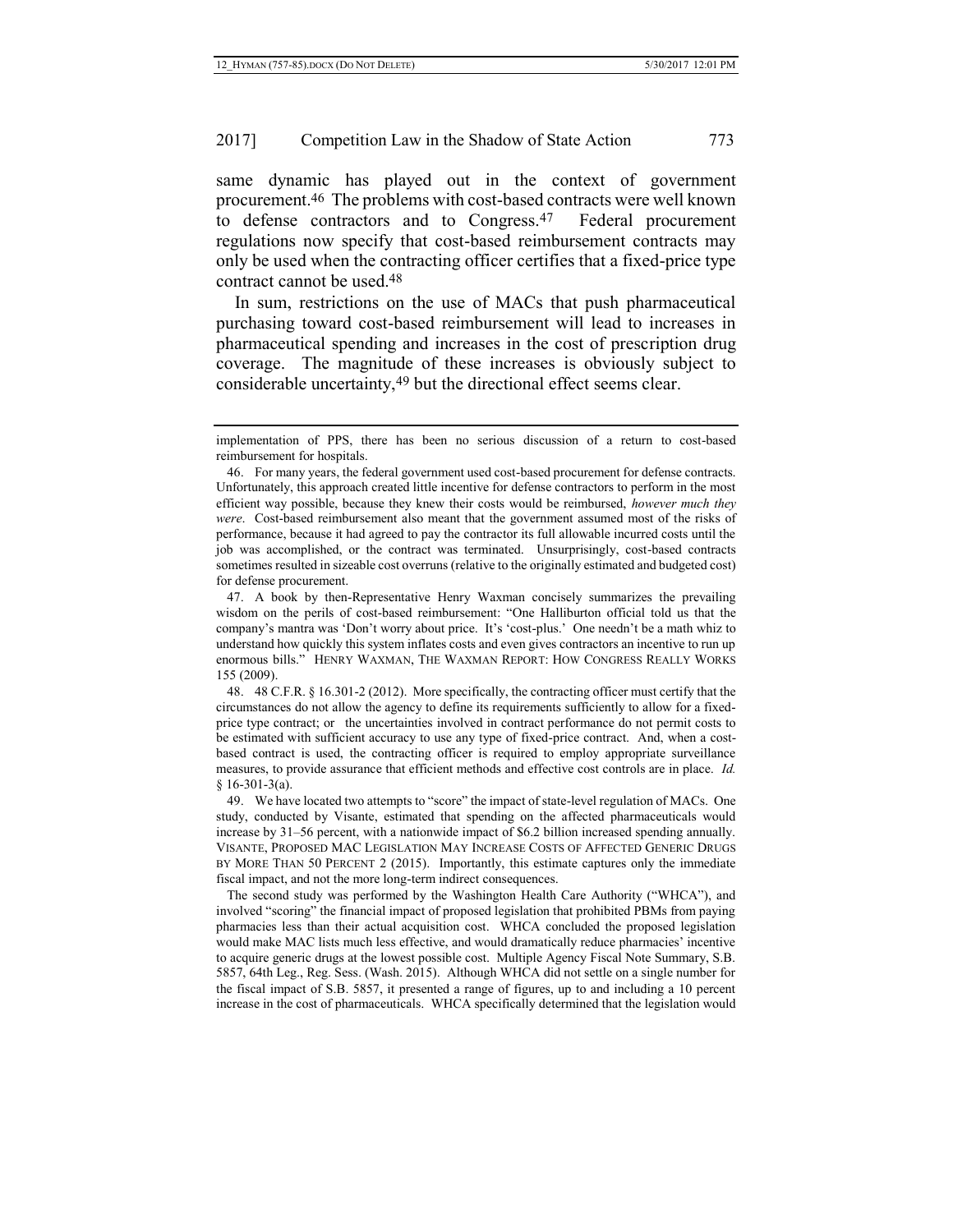# *H. How the Empire Struck Back: The Political Economy of MAC Legislation*

How did such overtly anticompetitive legislation get enacted in such short order, and by so many states? A fundamental insight of health policy is that every dollar of health care spending is a dollar of income for health care providers.<sup>50</sup> To the extent that MACs are effective at reducing pharmaceutical spending on generic drugs, they reduce the amounts that pharmacies receive for dispensing those same drugs. Not surprisingly, pharmacists feel aggrieved that their services are not being compensated at the handsome level that they believe their expertise and professionalism justify—and they lobby for relief from the hardships imposed by competitive markets.

Pharmacists began these lobbying campaigns with at least three distinct advantages. First, like funeral directors and car dealerships, there are one or more pharmacies in every legislative district, many of which are small independent pharmacies. These small independent pharmacies are pillars of the local business community. Second, if a legislator has to pick sides, the small independent local pharmacy is a much more appealing entity than a large, out-of-state PBM. Third, many legislators believe there is a serious problem with access to pharmacy care in rural areas where most pharmacies are small and independent.

Although chains account for a near majority of pharmacies in most states, the protection of small independent local pharmacies from the depredations of large out-of-state PBMs was the basis of the lobbying campaign. The flames were fanned by references to the rebates that PBMs were receiving from drug companies.<sup>51</sup> Given these dynamics, it is not surprising that we went from *no* states with MAC legislation at the beginning of 2013 to thirty-seven states having such legislation only three and a half years later.

# 1. Consequential Features of MAC Legislation

Three features of the MAC statutes listed in the Appendix deserve further attention. First, although the legislative campaign was built

<sup>&</sup>quot;significantly increase" costs for public employee benefits and would also have a cost-increasing impact on Medicaid.

<sup>50.</sup> Hyman, *Getting the Haves*, *supra* note [16](#page-7-0), at 280 (noting "the reality that every dollar of health care spending by someone is a dollar of income for someone else").

<sup>51.</sup> These rebates are paid on branded drugs—not generics—so it is difficult to see the relevance of this argument to a dispute over whether PBMs are paying pharmacies the right amount for dispensing generic drugs. And, the fact that PBMs may have multiple sources of revenue does not translate into a legal or ethical obligation to share any of that revenue with pharmacies. Instead, competitive dynamics determine how much PBMs must pay to induce pharmacies to participate in a PBM's network.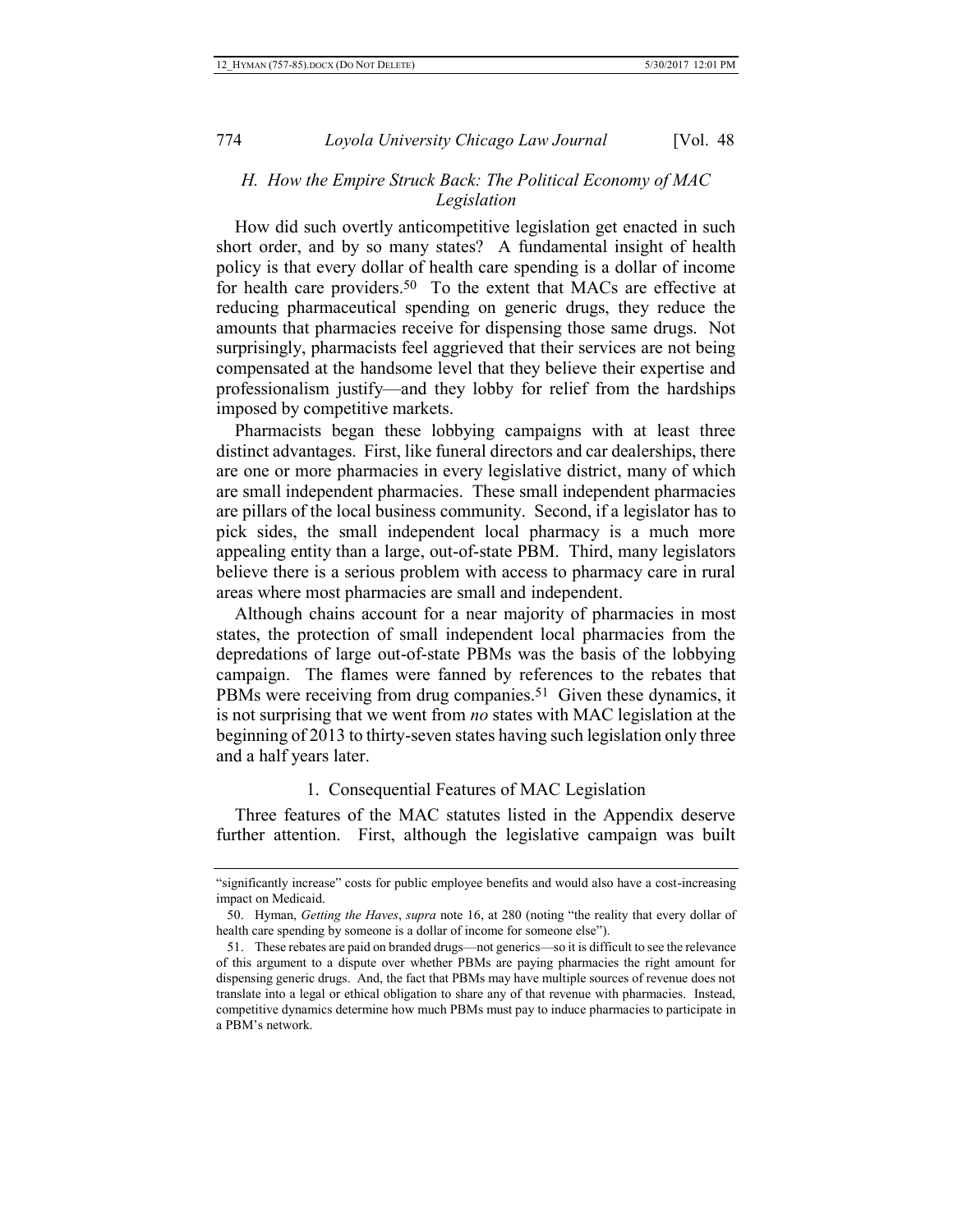around the protection of independent (mostly rural) pharmacies, state MAC statutes were not so limited. Instead, in all of these jurisdictions, every single pharmacy—including chain drugstores in urban locations receives the benefits of the legislation. That strategy means the legislation is not well targeted to address the supposed problem that it is allegedly remedying. Stated differently, MAC legislation puts money in the pockets of all pharmacies in a state, regardless of whether they "need" it or not. To say the least, that is an exceedingly peculiar understanding of "consumer protection."

Second, in thirty-six of the thirty-seven states, the state Medicaid program is excluded from the requirements imposed by the MAC legislation.52 Many of these states also exclude state employees from the "consumer protections" contained in the MAC statutes. The only thing these two groups have in common is that the costs of their health coverage are on-budget expenses, borne (either in whole or in part) by the state in its sovereign capacity. By excluding these populations from the scope of MAC legislation, state legislators made it clear that they thought the supposed consumer protections were worth doing—right up until the moment the state would bear the costs of doing so. This pattern is certainly not unique to MAC legislation, but it provides a useful (albeit underinclusive) signal of legislation that is provider protection masquerading as consumer protection.53

Finally, in some states, the legislative history casts light on whose interests are actually being protected. When Iowa was considering MAC legislation, one overly enthusiastic legislator stated that the legislation was necessary because the lack of regulation was "eroding local pharmacies."54 Another Iowa legislator explained that legislation was necessary because PBMs were engaging in "unfair business practices that hurt community pharmacies and their patients."<sup>55</sup> Similarly, when Washington enacted MAC legislation, the Office of Insurance Commissioner was instructed to conduct a study that would, inter alia, *"*discuss suggestions that recognize the unique nature of small and rural

<sup>52.</sup> The exceptions are Mississippi and Texas.

<sup>53.</sup> David A. Hyman, *Drive-Through Deliveries: Is Consumer Protection Just What the Doctor Ordered?*, 78 N.C. L. REV. 5, 25–26 (1999) (noting that the majority of the states that enacted prohibitions on drive-through deliveries excluded state employees and Medicaid beneficiaries from the statute).

<sup>54.</sup> Pharm. Care Mgmt. Assoc. v. Gerhardt, No. 4:13-cv-000345, 2015 WL 10767327, at \*3 (S.D. Iowa Sept. 8, 2015), http://www.ncpa.co/pdf/iowa-order-granting-motion-to-dismiss-as-toremaining-claims.pdf (order).

<sup>55.</sup> *Id.*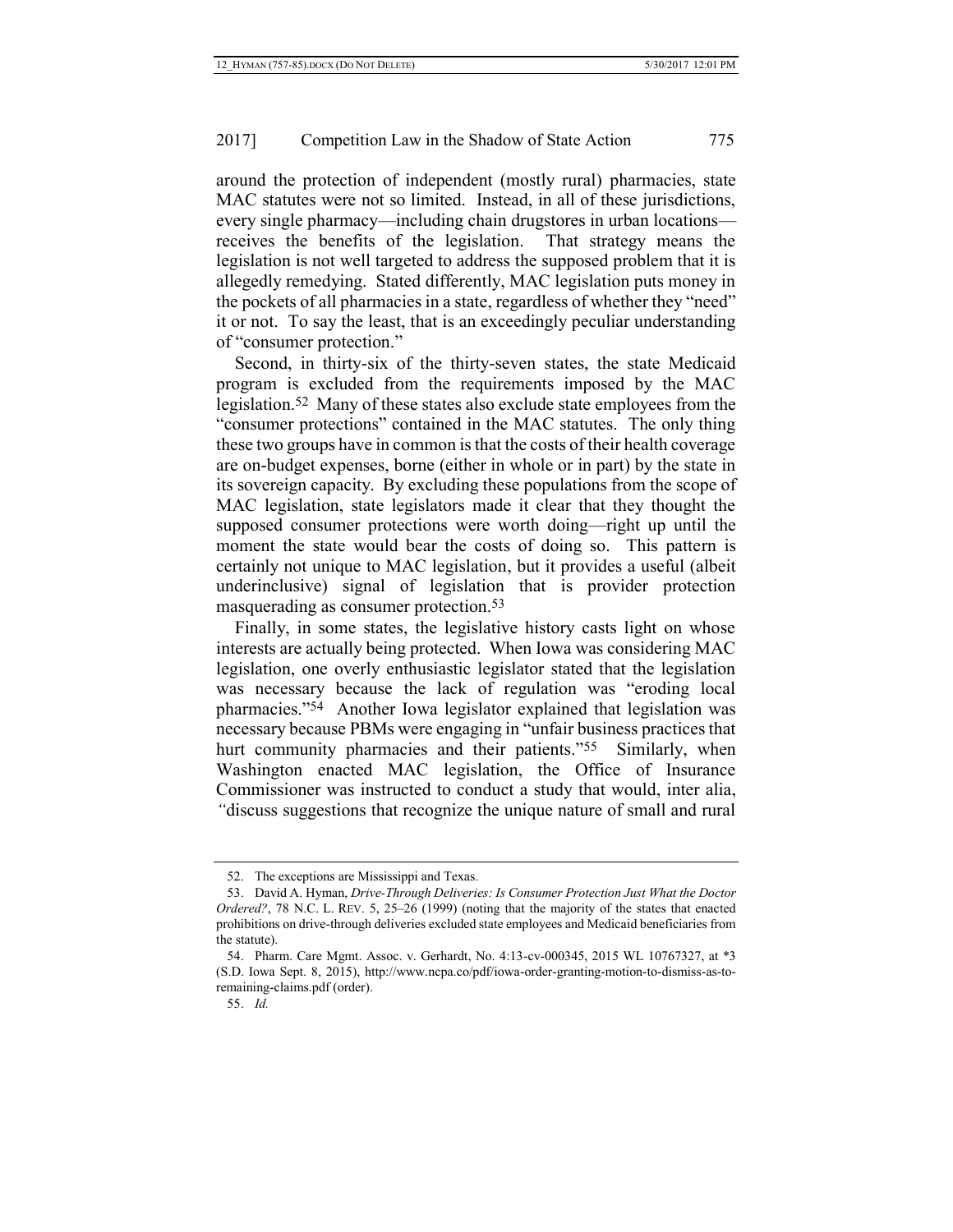pharmacies and possible options that support a viable business model that do not increase the cost of pharmacy products."56 As these examples indicate, MAC legislation is provider protection—not consumer protection.

## 2. Some Empirical Evidence

The legislative campaign against MACs turned on whether pharmacies were being paid enough for dispensing generic drugs, with the two sides staking out competing positions on various factual matters.

Pharmacies insisted that PBMs were underpaying them, by setting MAC levels too low, and failing to update them quickly enough when acquisition costs increased. Pharmacies argued that the resulting shortfalls in payment placed considerable financial pressure on independent pharmacies (particularly those in rural areas), causing closures and more limited access to pharmacy services.

PBMs insisted that they were paying the correct amounts. They argued that pharmacies that were losing money on dispensed generic prescriptions were either paying higher acquisition costs than they needed to; were mistaken about the transactions in question; or did not realize that MACs were intended to average out across all the generic prescriptions dispensed by a well-run pharmacy, with over-payments on some drugs compensating for under-payments on others.

What do we actually know about these issues (i.e., MAC usage and levels, and access to pharmacy services)? We consider each in turn.

#### a. MAC Usage and Levels

One of us (Professor Hyman) interviewed personnel at four PBMs about their use of MACs during April and May 2016. 57 All four PBMs used MACs for most drugs that were available in generic form. MACs were typically set for each generic drug in all of the available dosing strengths. MAC levels were set based on pricing information from various sources, including Medicaid MAC and FUL lists; and price lists from wholesalers and other sources (e.g., National Average Drug Acquisition Cost ("NADAC") and Medi-Span). All four PBMs used this pricing information to create their own MAC lists—each using its own proprietary methods. Each PBM maintained multiple MAC lists, which varied depending on the contracts with plan sponsors. Some MAC lists were regional, but most were applied on a national basis. All four PBMs

<sup>56.</sup> S.B. 5857, 64th Leg., Reg. Sess. (Wash. 2015).

<sup>57.</sup> The interviews were conducted with a promise of confidentiality, so we are unable to identify the four PBMs that participated in the study.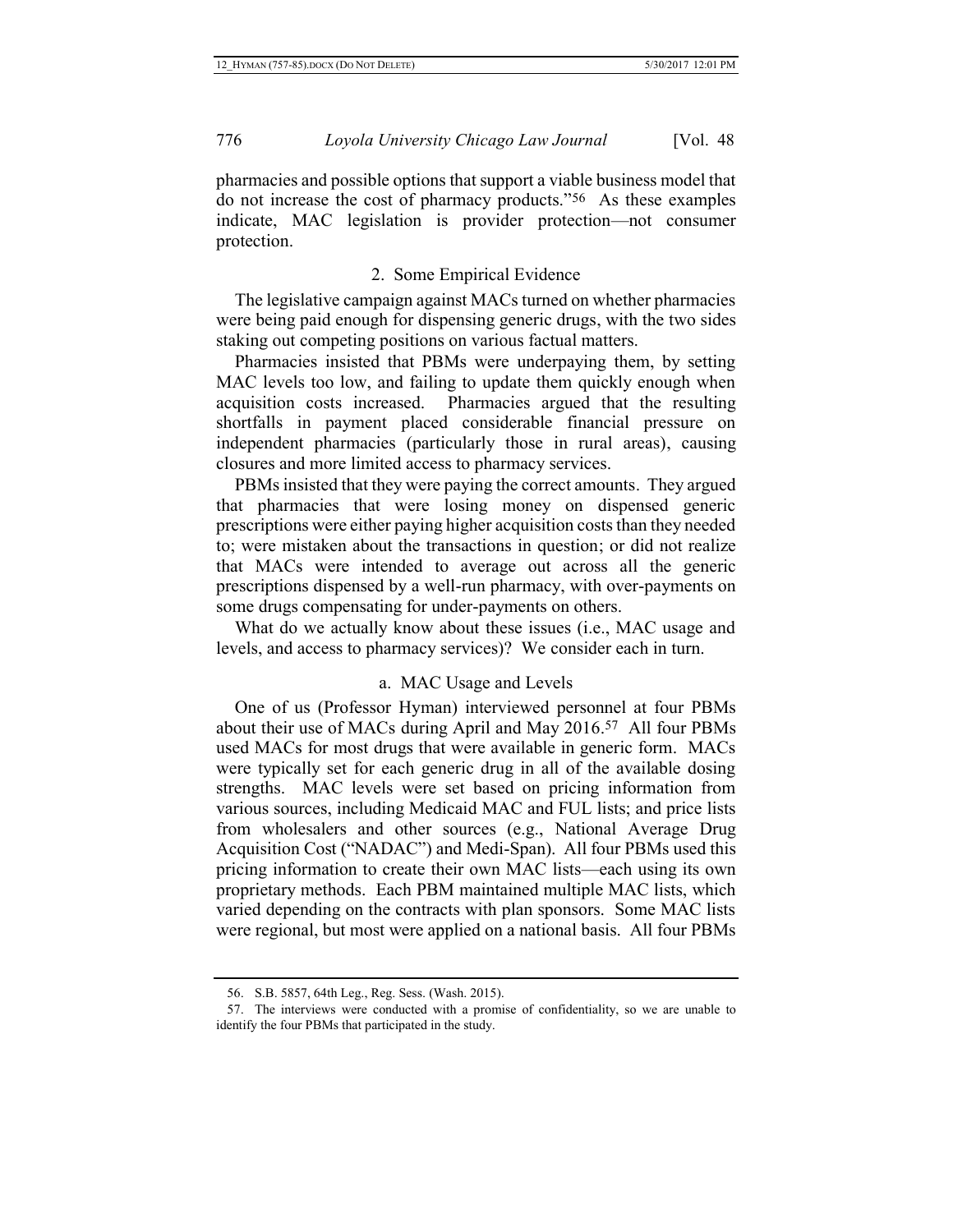insisted that they took account of changes in drug acquisition costs in updating their MAC lists—in some instances doing so on a daily basis.

Each PBM had its own appeals mechanism. Appeals were triggered when a pharmacy submitted documentation confirming that the drug was actually dispensed to a PBM customer, and that the MAC was below the pharmacy's actual acquisition cost. All of the PBMs used the information derived from appeals as part of a feedback loop to inform the levels at which MACs were set. All four PBMs reported that appeals were a small share (i.e., much less than 1 percent) of the total transactions they handled.

Of course, there are limitations to qualitative studies of this sort. None of those being interviewed were under oath. MACs are a hot issue, and those being interviewed were unlikely to volunteer information that would make their employers look bad. Qualitative research can provide information about how PBMs create and maintain their MAC lists—but only quantitative research can answer the question of how often PBMs pay pharmacies less (and more) than their acquisition cost; how large those deviations actually are; whether there are any time trends in these patterns; and whether the drugs in question were available for less from a different wholesaler than the one used by the pharmacy in question.

It is exceedingly difficult to conduct such research because the pharmaceutical marketplace is quite dynamic, data from multiple sources is required, and all of the PBMs treat their MAC lists as proprietary and confidential. Notwithstanding those difficulties, Washington's 2016 MAC legislation required the Washington Office of Insurance Commissioner to conduct a quantitative study of these issues.<sup>58</sup> The report, which was published in February 2017, gave some support to both sides in the debate. 59 But regardless of the results of such studies, from an economic perspective what matters is whether pharmacies are willing to participate in the networks that PBMs have created, and whether those networks are acceptable to payors. Everything else is sound and fury,

<sup>58.</sup> S.B. 5857, 64th Leg., Reg. Sess. (Wash. 2015).

<sup>59.</sup> HEALTH MGMT. ASSOCS., STUDY OF THE PHARMACY CHAIN OF SUPPLY 34 (2016), https://www.insurance.wa.gov/current-issues-reform/pharmacy-benefit-

managers/documents/pharmacy-supply-chain-study.pdf. More specifically, the study found that the number of drugs that were on a PBM's MAC list "varied significantly" across PBMs; MAC lists resulted in "payments to pharmacies that are higher than the [National Average Drug Acquisition Cost ("NADAC")] benchmark price and lower than the regional benchmark prices;" one PBM "paid rural pharmacies less than all benchmarks," while two PBMs paid more; and five of the six PBMs that were studied "paid independent pharmacies more than chain drug stores in the NADAC analysis." *Id.* at 35.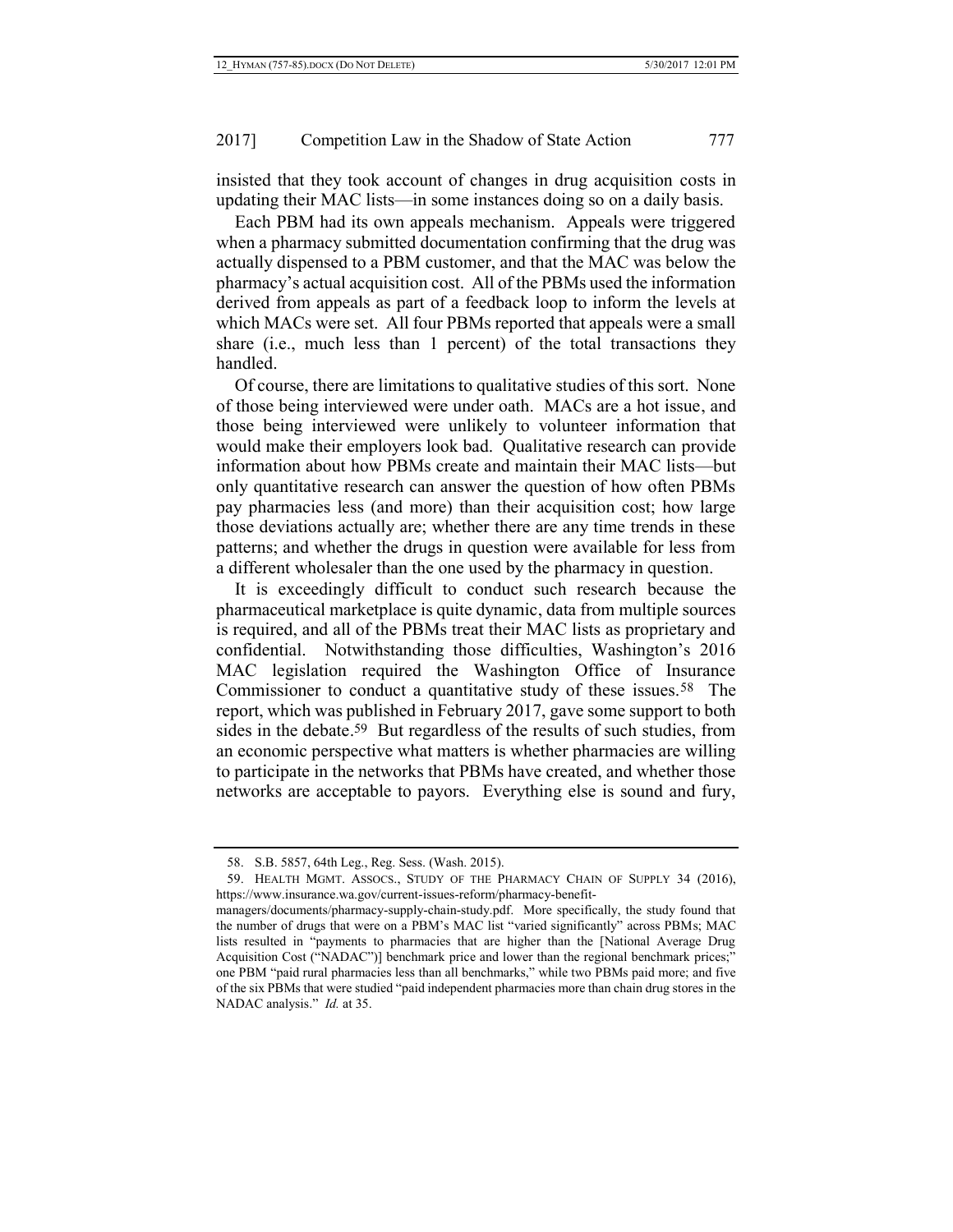signifying nothing.<sup>60</sup>

#### b. Access to Pharmacy Services

Pharmacists obviously care a great deal about whether their pharmacy closes its doors, and whether it is operated by a chain or is independent. But it is less obvious that anyone else should be all that invested in those issues. We should care about whether patients have access to pharmacy services, and not nearly as much (if at all) about the specifics of how those services are delivered. And, we should know more about the relevant size of the geographic market for pharmacy services before concluding any given pharmacy closure is a problem.<sup>61</sup>

That said, there is evidence that there have been a material number of closures of rural pharmacies.62 But, this trend long pre-dates the recent dispute over MAC levels, and the number of closures was much higher in 2007–09, with subsequent trends "not as pronounced or as clear as in earlier years."63 More importantly, a recent study of access to pharmacy services for Medicare Part D beneficiaries by the Centers for Medicare and Medicaid Services found that 99 percent of urban beneficiaries had access to a pharmacy within two miles; 99 percent of suburban beneficiaries had access to a pharmacy within five miles; and 97 percent of rural beneficiaries had access to a pharmacy within fifteen miles.64

<sup>60.</sup> WILLIAM SHAKESPEARE, MACBETH act 5, sc. 5 ("[I]t is a tale Told by an idiot, full of sound and fury, Signifying nothing.").

<sup>61.</sup> For example, when Illinois was debating tort reform in 2003–05, it was routinely noted that there were no neurosurgeons south of Springfield. No one ever discussed whether we actually should be concerned about the number of neurosurgeons south of Springfield—particularly when Carbondale, Illinois is closer to St. Louis, Missouri (96 miles) than to Springfield, Illinois (160 miles).

<sup>62.</sup> *See, e.g.*, Kelli Todd et al., *Rural Pharmacy Closures: Implications for Rural Communities*, RUPRI Brief No. 2012-5 (Jan. 2013), https://www.publichealth.uiowa.edu/rupri/publications/policybriefs/2013/Pharmacist%20Loss%20Brief%20022813. pdf.

<sup>63.</sup> Fred Ullrich & Keith Mueller, *Update: Independently Owned Pharmacy Closures in Rural America, 2003*—*2013*, RUPRI Brief No. 2014-7 (June 2014), http://cph.uiowa.edu/rupri/publications/policybriefs/2014/Pharm%20Closure%20Brief%20June% 202014.pdf. *See also* Donald Klepser et al., *Independently Owned Pharmacy Closures in Rural America*, RUPRI Brief No. 2008-2 (July 2008), http://cph.uiowa.edu/rupri/publications/policybriefs/2008/b2008-

<sup>2%20</sup>Independently%20Owned%20Pharmacy%20Closures.pdf (researching why independently owned pharmacies in rural America closed).

<sup>64.</sup> CTRS. FOR MEDICARE & MEDICAID SERVS., ANALYSIS OF PART D BENEFICIARY ACCESS TO PREFERRED COST SHARING PHARMACIES (PCSPS) 5 (2015), https://www.cms.gov/Medicare/Prescription-Drug-

Coverage/PrescriptionDrugCovContra/Downloads/PCSP-Key-Results-Report-Finalv04302015.pdf.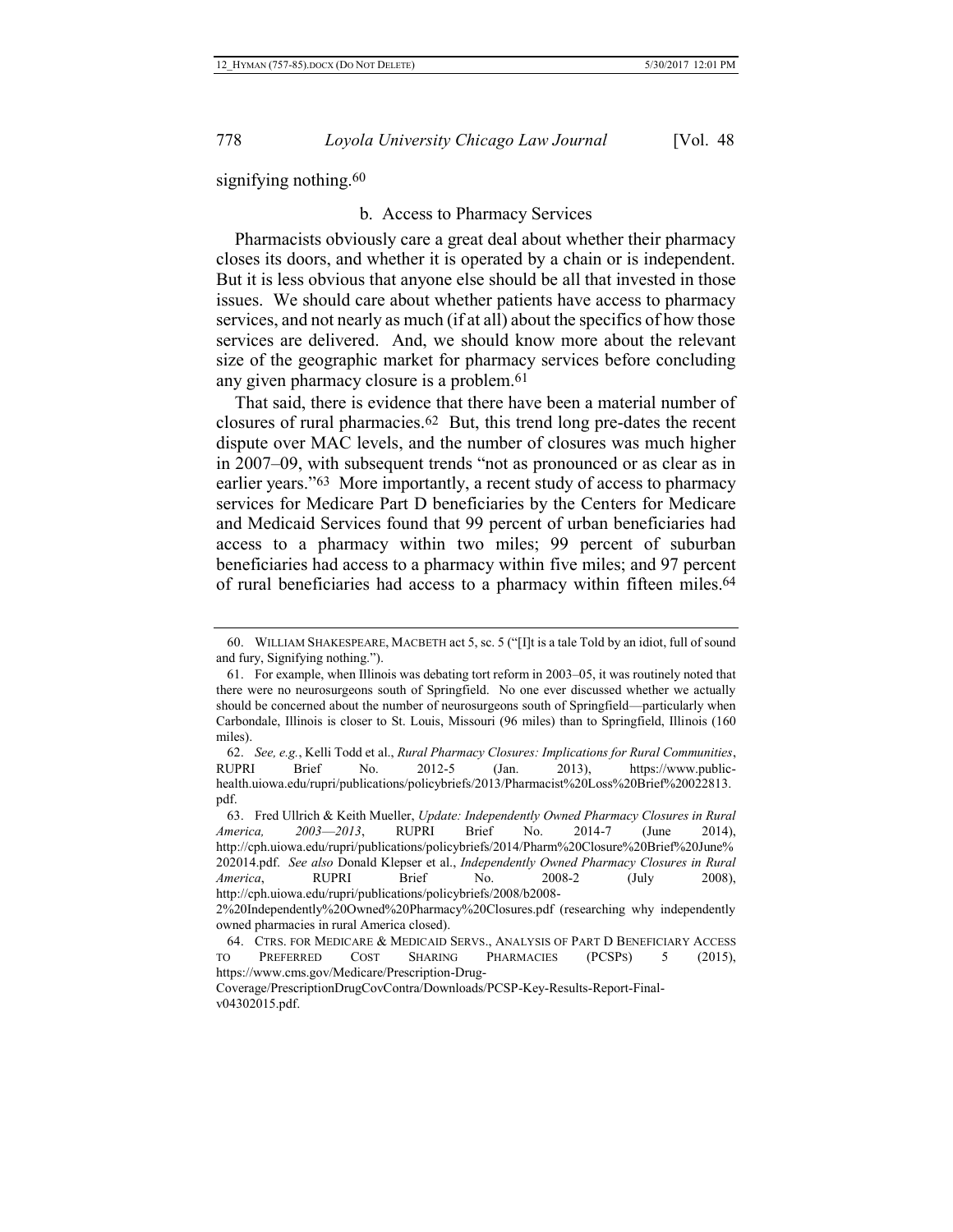These findings suggest that pharmacy closures have not had a material impact on access to pharmacy services.

#### IV. DISCUSSION

# *A. How Representative Are MACs?*

This Article presents a single case study. Readers might well ask whether we cherry-picked a particularly egregious example of rent seeking to justify our conclusions. We do not believe that our findings are skewed by the specific example we have chosen. In previous work, we examined other examples of health care regulation, including restrictions on entry (i.e., licensure and certificates of need/public necessity) and restrictions on the terms for which goods and services may be provided (i.e., mandated benefits, any willing provider legislation, and other planks in what used to be known as the "patient bill of rights"). The MAC-related findings presented in this Article are fully consistent with the findings in our earlier work.

Other scholars have reached similar conclusions about health care legislation and regulation.65 And there is rich public choice literature documenting that similar complaints may be lodged at legislation and regulation across all substantive areas of law and policy. Whatever one might want to say in defense of MAC statutes, they fit comfortably into a rich tradition, where "the favored pastime of state and local governments" is the "dishing out [of] special economic benefits to certain in-state industries "66

# *B. Balance This!*

The symposium at which this Article was presented was framed around the optimal balance between competition and consumer protection. That issue is obviously difficult and complex, and no one has come up with a perfect solution to the problem. That is why it provides a good subject for a symposium. Balancing competition against provider protection masquerading as consumer protection is another matter entirely. That problem is easy.67 Indeed, most of what passes as consumer protection in health care is, in fact, provider protection. We should stop pretending otherwise.

<sup>65.</sup> Clark C. Havighurst & Barak D. Richman, *Distributive Injustice(s) in American Health Care*, 69 LAW & CONTEMP. PROBS. 7, 8–9 (2006).

<sup>66.</sup> Powers v. Harris, 379 F.3d 1208, 1221 (10th Cir. 2004).

<sup>67.</sup> *See* Burnham v. Superior Court, 495 U.S. 604, 640 (1990) (Stevens, J., concurring) ("Perhaps the adage about hard cases making bad law should be revised to cover easy cases.").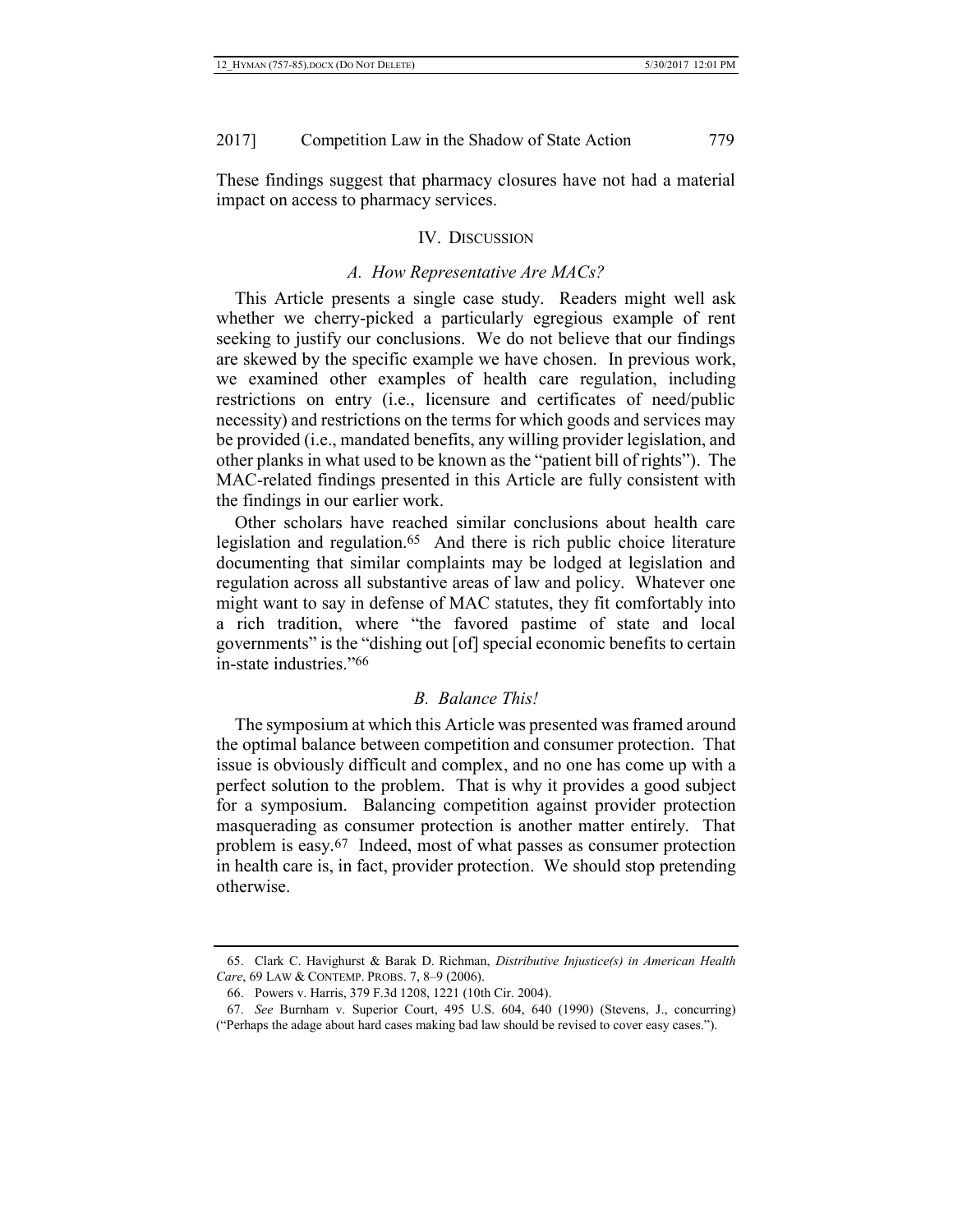# *C. Implications of Our Analysis for the State Action Doctrine*

Our findings obviously call into question both the scope of the state action doctrine and the deference that doctrine gives to the decisions of state legislators. MAC statutes exemplify the degree to which private economic actors are willing and able to enlist state authority to obstruct entry or otherwise restrict competitive threats to incumbent market participants.68 And, as noted previously, these efforts make perfect sense.69 The relentless expansion of criminal antitrust enforcement has created powerful incentives for firms to seek comfort from state legislators.70 Privately agree with your competitors to exclude rivals, and you may go to jail; get the state to do it for you, and it is the competitors who may face a prison sentence for failing to comply.

<span id="page-24-0"></span>State action also has distributional consequences—including spillover anticompetitive effects in other states. The benefits of MAC legislation are captured by in-state pharmacies, but the costs are largely externalized to out-of-state PBMs—particularly during the term of lock-in contracts between PBMs and payors.71 Previous commentators have noted the importance of limiting state action immunity to laws that have little or no spillovers into other states.<sup>72</sup> Retrenchment of the state action doctrine, along with closer and more skeptical scrutiny of state-based restrictions on competition would reflect the reality that the limits imposed by one state routinely damage the interests of citizens in other states particularly when electronic commerce has diminished the amount of commerce that is truly "local."

For those who are concerned with distributive (in)justice, health care regulation exemplifies the various ways in which "the haves come out ahead."73 Of course, such reverse-Robin Hood schemes are not limited

<sup>68.</sup> The expansion of state licensure requirements is documented in Aaron Edlin & Rebecca Haw, *Cartels by Another Name: Occupational Licensing and the Quality of Service*, 162 U. PA. L. REV. 1093, 1102–03 (2014); Paul J. Larkin, Jr., *Public Choice Theory and Occupational Licensing*, 39 HARV. J.L. & PUB. POL'Y 209, 212 (2016).

<sup>69.</sup> *See supra* note [1](#page-2-0) and accompanying text.

<sup>70.</sup> James C. Cooper & William E. Kovacic, *U.S. Convergence with International Competition Norms: Antitrust Law and Public Restraints on Competition*, 90 B.U. L. REV. 1555, 1561–62 (2010).

<sup>71.</sup> PBMs contract with plan sponsors on either a "pass-through" or a "lock-in" basis. A lockin contract obligates the PBM to hit the contractually specified targets throughout the contractual term, irrespective of changes in the pharmaceutical market—including changes in the amounts that must be paid to dispensing pharmacies because of state MAC statutes.

<sup>72</sup>*.* Robert P. Inman & Daniel L. Rubinfeld, *Making Sense of the Antitrust State Action Doctrine: Balancing Political Participation and Economic Efficiency in Regulatory Federalism*, 75 TEX. L. REV. 1203, 1217–18 (1997).

<sup>73.</sup> *See supra* note [16](#page-7-0) and accompanying text.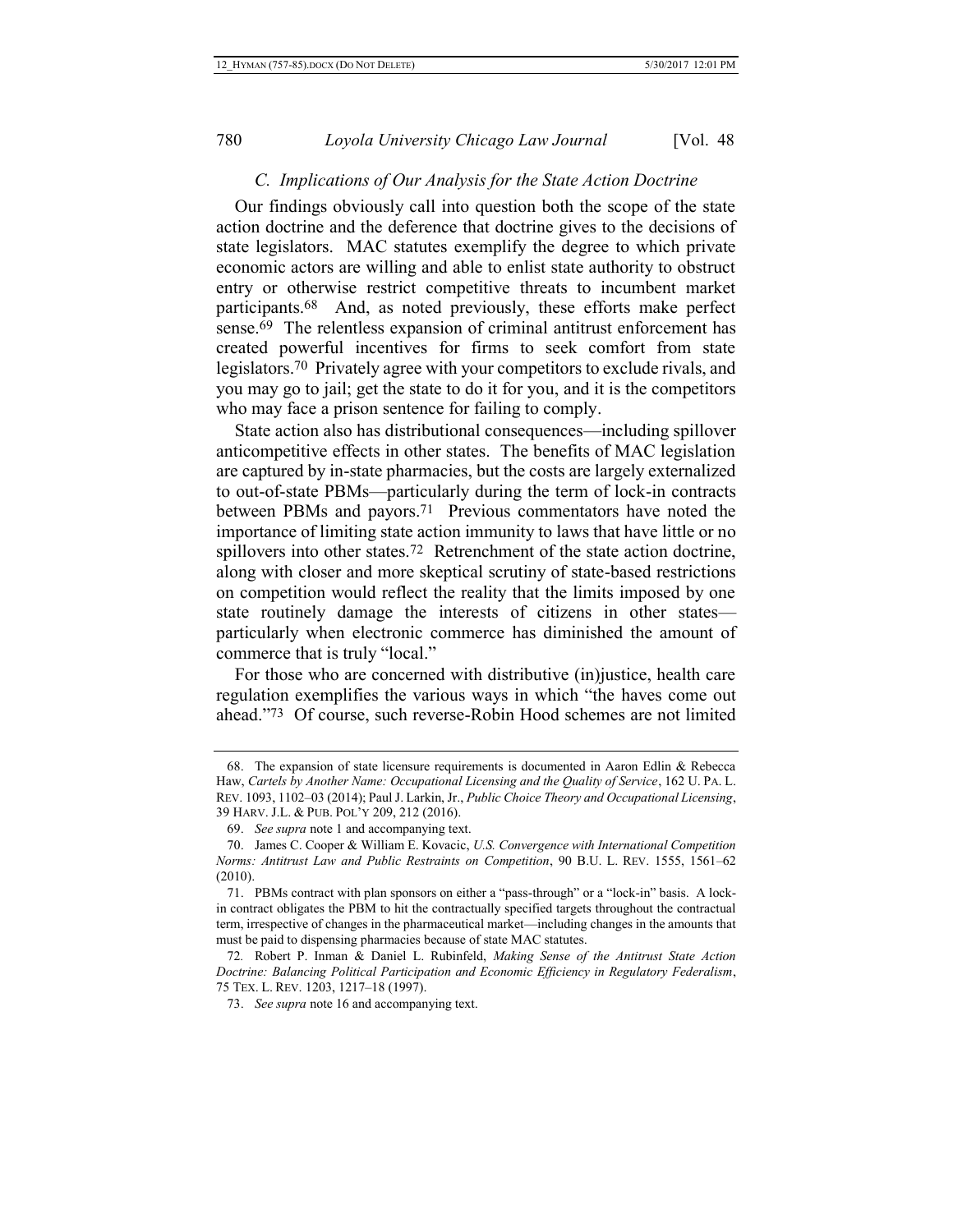to health care. Many of the state restrictions that have been challenged by the DOJ and FTC, whether through litigation or competition advocacy, have perverse (i.e., upside down) distributional effects.<sup>74</sup>

Perhaps there is something to be learned from the ways in which other countries handle these matters. Many countries closely scrutinize anticompetitive state measures, and intervene forcefully to strike them down.75 Other jurisdictions do allow political subdivisions to restrict competition, but they subject such interventions to more demanding standards and more frequently invalidate them.76 For example, the European Commission places sharp limits on when a jurisdiction can provide "state aid," including an ex ante approval process that is backstopped by the availability of recoupment and restitution.<sup>77</sup> These approaches more fully address the destructive potential of state curbs on competition than the "nothing to see here, move along" approach taken by the United States in its implementation of the state action doctrine.

#### **CONCLUSION**

Our proposal is modest. We should begin by acknowledging two simple facts: (1) virtually everything that is billed as "consumer protection" in the health care space is actually "provider protection"; and (2) the state action doctrine insulates such conduct, as well as other forms of rent seeking from antitrust scrutiny—at least as long as the state can satisfy the minimal hurdles created by the clear articulation and active supervision requirements.

The antitrust laws work reasonably well in dealing with private anticompetitive conduct, but the state action doctrine turns the antitrust laws into a goalie that only guards half the net.78 That approach is not working, and cannot be made to work. To continue our metaphor, players quickly learn to shoot at the unguarded half of the net.79 We should treat provider protection as a form of state aid, and use the competition laws to strike down a substantially greater share of the rent-seeking statutes

<sup>74.</sup> Cooper & Kovacic, *supra* not[e 70,](#page-24-0) at 1565.

<sup>75.</sup> Eleanor M. Fox & Deborah Healey, *When the State Harms Competition—The Role for Competition Law*, 79 ANTITRUST L.J. 69, 69–70 (2014).

<sup>76.</sup> Cooper & Kovacic, *supra* not[e 70,](#page-24-0) at 1584–85.

<sup>77.</sup> *State Aid Control*, EUR. COMMISSION, http://ec.europa.eu/competition/state\_aid/overview/index\_en.html (last updated Dec. 9, 2016).

<sup>78.</sup> We leave it up to the reader to decide whether the hypothetical goalie is playing hockey, lacrosse, soccer, or water polo.

<sup>79.</sup> *See* Muris, *supra* note [1,](#page-2-0) at 2 (noting that "as a competition system achieves success in attacking private restraints, it increases the efforts that firms will devote to obtaining public restraints").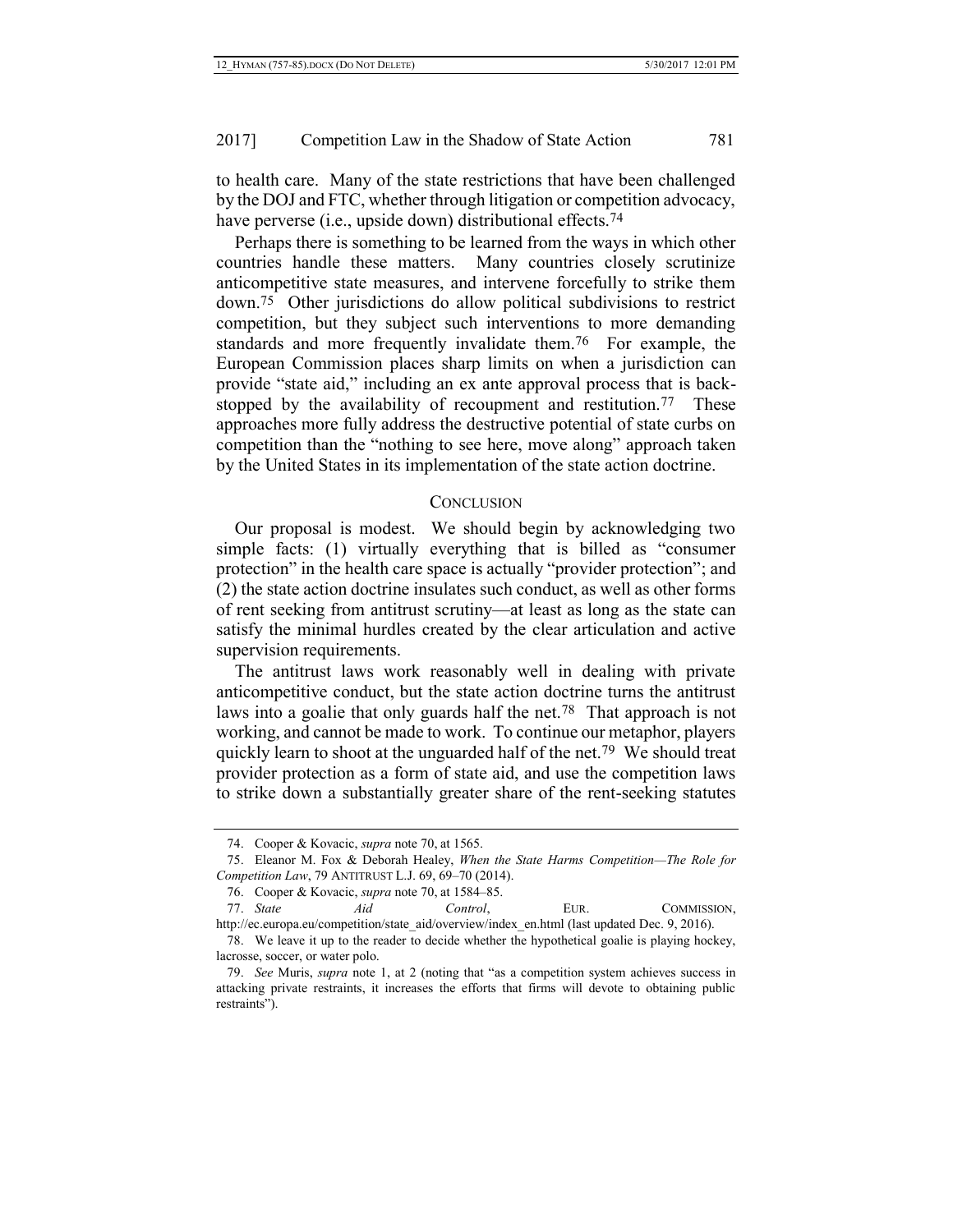that emerge from the legislative process. Of course, the toolkit for fixing these problems is not limited to competition law. The list of "fixes" should also include greater public scrutiny, routine-sun-setting, and a healthy dose of skepticism about the operations of the administrative state.80

What about the problem of striking the proper balance between true consumer protections and competition? And, the obligations imposed by federalism? Get back to us once the system has been purged of provider protection. Until then, we all have bigger fish to catch, kill, and fry.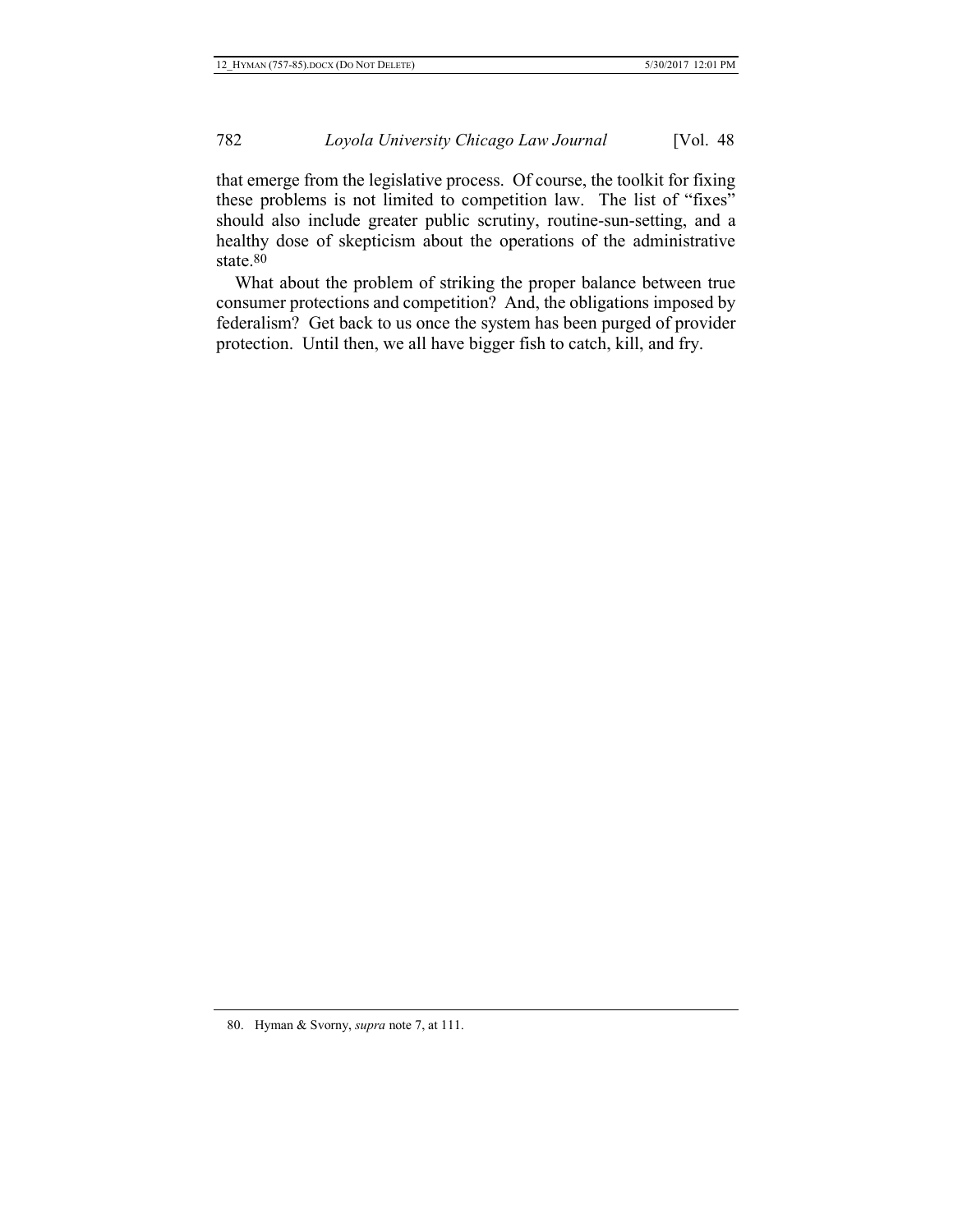APPENDIX: States with MAC Statutes

| <b>State</b>       | <b>MAC Statute</b>                                        |
|--------------------|-----------------------------------------------------------|
| <b>Arkansas</b>    | ARK. CODE ANN. § 17-92-507 (2013)                         |
|                    | S.B. 688, 90th Gen. Assemb., Reg. Sess.<br>(Ark. 2015)    |
| California         | Assemb. B. 627, 2015-2016 Leg., Reg.<br>Sess. (Cal. 2015) |
| Colorado           | COLO. REV. STAT. § 25-37-103.5 (2016)                     |
| <b>Delaware</b>    | DEL. CODE ANN. tit. 18, §§ 3301A-3310A<br>(West 2016)     |
| Florida            | FLA. STAT. ANN. § 465.1862 (West 2015)                    |
| Georgia            | H.B. 470, 2015–2016 Leg., Reg. Sess.<br>(Ga. 2015)        |
| Hawaii             | HAW. REV. STAT. ANN. § 328-106 (West<br>2015).            |
| Iowa               | IOWA CODE § 510B.8 (2014)                                 |
| <b>Kansas</b>      | KAN. STAT. ANN. § 40-3822 (West 2016).                    |
| Kentucky           | KY. REV. STAT. ANN. § 304.17A.162<br>(West 2013)          |
|                    | KY. REV. STAT. ANN. § 304.9-020 (West<br>2016)            |
|                    | LA. REV. STAT. ANN. § 22:1863 (2014)                      |
| Louisiana          | LA. REV. STAT. ANN. § 22:1864 (2014)                      |
|                    | LA. REV. STAT. ANN. § 22:1865 (2014)                      |
| <b>Maine</b>       | ME. REV. STAT. ANN. tit. 24-A, § 4317<br>(2016)           |
| <b>Maryland</b>    | MD. CODE ANN., INS. § 15-1628.1 (2014)                    |
| Minnesota          | MINN. STAT. § 151.71 (2014)                               |
| <b>Mississippi</b> | MISS. CODE ANN. § 73-21-155 (West 2016)                   |
| <b>Missouri</b>    | MO. ANN. STAT. § 376.388 (West 2016)                      |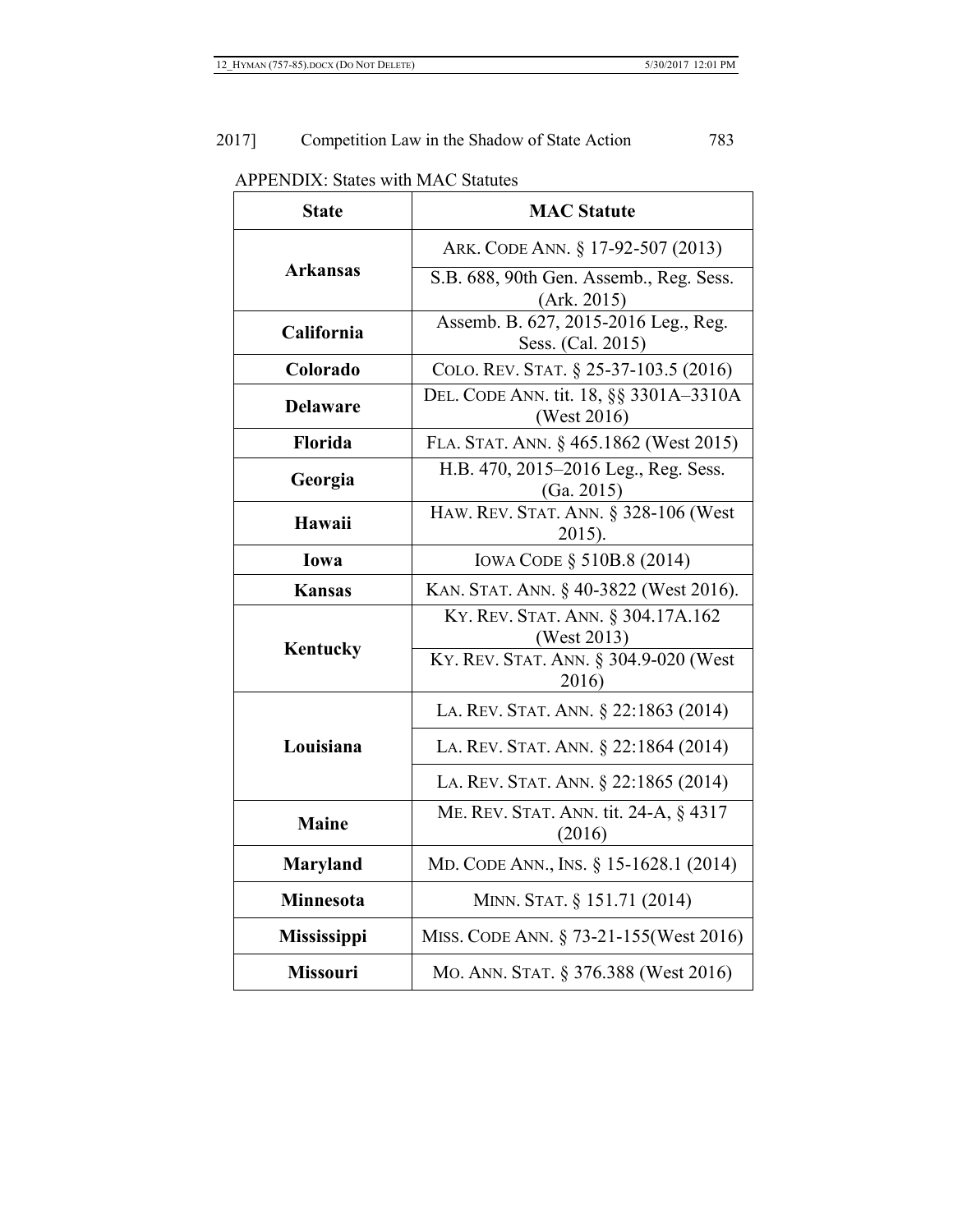| Montana               | MONT. CODE ANN. §§ 33-22-170-33-22-<br>173 (2017)                         |
|-----------------------|---------------------------------------------------------------------------|
| <b>New Hampshire</b>  | H.B. 1664, Gen. Assemb., 2015 Sess.<br>(N.H. 2016)                        |
| <b>New Jersey</b>     | N.J. STAT. ANN. § 17B:27F (West 2016)                                     |
| <b>New Mexico</b>     | N.M. STAT. ANN. § 59A-61-4 (2014)                                         |
| <b>New York</b>       | N.Y. PUB. HEALTH LAW § 280-a<br>(McKinney 2016)                           |
| <b>North Carolina</b> | N.C. GEN. STAT. § 58-56A-5 (2014)                                         |
| <b>North Dakota</b>   | N.D. CENT. CODE § 19-02.1-14.2 (2013)                                     |
| Ohio                  | OHIO REV. CODE ANN. § 3959.111 (West<br>2015)                             |
| Oklahoma              | OKLA. STAT. ANN. tit. 59, §§ 357, 360<br>(West 2016)                      |
| Oregon                | OR. REV. STAT. § 735.534 (2013)                                           |
| <b>Rhode Island</b>   | 27 R.I. GEN. LAWS ANN. § 27-28-33.2<br>(West 2016)                        |
| <b>South Carolina</b> | S.C. CODE ANN. §§ 38-71-2110, 38-71-<br>2120, 38-71-2130, 38-71-2140      |
| <b>Tennessee</b>      | TENN. CODE ANN. §§ 56-7-3106, 56-7-<br>3111 (2015)                        |
|                       | TENN. CODE ANN. § 56-7-3102 (2016)                                        |
| <b>Texas</b>          | TEX. GOV'T CODE ANN. § 533.005 (West<br>2013)                             |
|                       | TEX. INS. CODE ANN. §§ 1369.35-<br>1369.362 (2016)                        |
| Utah                  | <b>UTAH CODE ANN. § 31A-22-640 (West</b><br>2014)                         |
| <b>Vermont</b>        | VT. STAT. ANN. tit 18, §§ 9471, 9473<br>(West 2015)                       |
| Virginia              | VA. CODE ANN. § 38-2-3407.15:3 (2015)                                     |
| Washington            | WASH. REV. CODE ANN. §§ 19.340.030,<br>19.340.010, 19.340.100 (West 2016) |